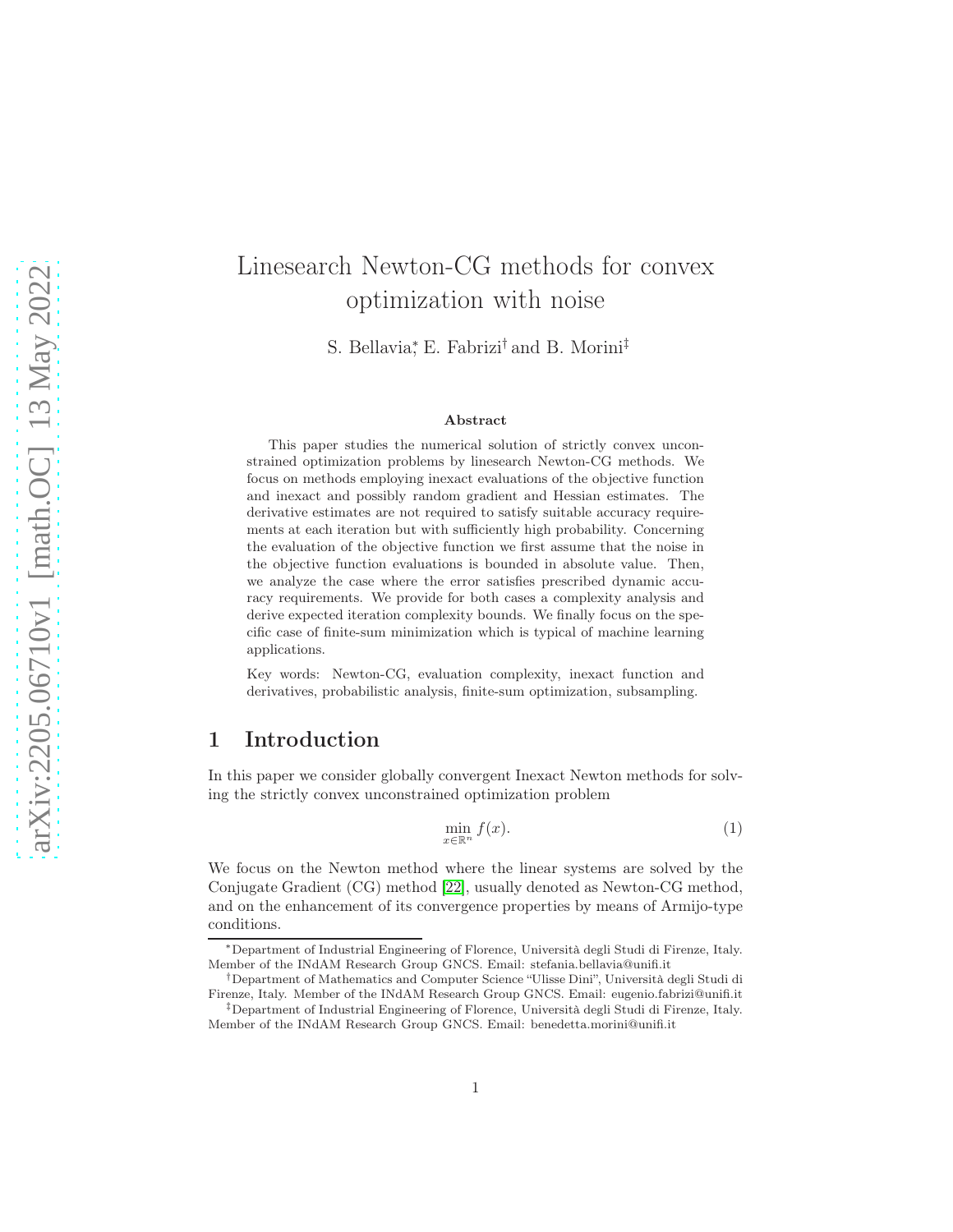The literature on globally convergent Newton-CG methods is well established as long as the gradient and the Hessian matrix are computed exactly or approximated sufficiently accurately in a deterministic way, see e.g., [\[14,](#page-19-1) [19,](#page-19-2) [28\]](#page-20-0). On the other hand, the research is currently very active for problems with inexact information on  $f$  and its derivatives and possibly such that the accuracy cannot be controlled in a deterministic way [\[1,](#page-18-0) [2,](#page-18-1) [3,](#page-18-2) [4,](#page-18-3) [5,](#page-18-4) [6,](#page-18-5) [7,](#page-18-6) [8,](#page-18-7) [9,](#page-18-8) [10,](#page-18-9) [12,](#page-19-3) [13,](#page-19-4) [16,](#page-19-5) [18,](#page-19-6) [21,](#page-19-7) [23,](#page-19-8) [29,](#page-20-1) [30,](#page-20-2) [32\]](#page-20-3).

This work belongs to the recent stream of works and addresses the solution of [\(1\)](#page-0-0) when the objective function f is computed with noise and gradient and Hessian estimates are random. Importantly, derivative estimates are not required to satisfy suitable accuracy requirements at each iteration but with sufficiently high probability. Concerning the evaluation of  $f$  we cover two cases: estimates of  $f$  subject to noise that is bounded in absolute value; estimates of  $f$  subject to a controllable error, i.e., computable with a prescribed dynamic accuracy. Such a class of problems has been considered in [\[4,](#page-18-3) [9\]](#page-18-8), our contribution consists in their solution with linesearch Newton-CG method and, to our knowledge, this case has not been addressed in the literature. We provide two linesearch Newton-CG methods suitable for the class of problems specified above and provide bounds on the expected number of iterations required to reach a desired level of accuracy in the optimality gap.

The paper is organized as follows. In Section [2](#page-1-0) we give preliminaries on Newton-CG and on the problems considered. In Section [3](#page-5-0) we present and study a linesearch Newton-CG algorithm where function estimates are subject to a prefixed deterministic noise. In Section [4](#page-10-0) we propose and study a linesearch Newton-CG algorithm where function estimates have controllable accuracy. In Section [5](#page-15-0) we consider the specific case where  $f$  is a finite-sum which is typical of machine learning applications and compare our approach with the Inexact Newton methods specially designed for this class of problems given in [\[6,](#page-18-5) [11,](#page-18-10) [30\]](#page-20-2).

In the rest of paper  $\|\cdot\|$  denotes the 2-norm. Given symmetric matrices A and B,  $A \preceq B$  means that  $B - A$  is positive semidefinite.

# <span id="page-1-0"></span>2 Our setting

In this section we provide preliminaries on the solution of problem [\(1\)](#page-0-0) and the assumptions made. Our methods belong to class of the Inexact Newton methods [\[17\]](#page-19-9) combined with a linesearch strategy for enhancing convergence properties. A key feature is that function, gradient and Hessian evaluations are approximated and the errors in such approximations are either deterministic or stochastic, as specified below.

The Inexact Newton methods considered here are iterative processes where, given the current iterate  $x_k$ , a random approximation  $g_k$  to  $\nabla f(x_k)$  and a random approximation  $H_k$  to  $\nabla^2 f(x_k)$ , the trial step  $s_k$  satisfies

<span id="page-1-1"></span>
$$
H_k s_k = -g_k + r_k, \quad ||r_k|| \le \eta_k ||g_k||,
$$
\n(2)

for some  $\eta_k \in (0, \bar{\eta}), 0 < \bar{\eta} < 1$ , named forcing term.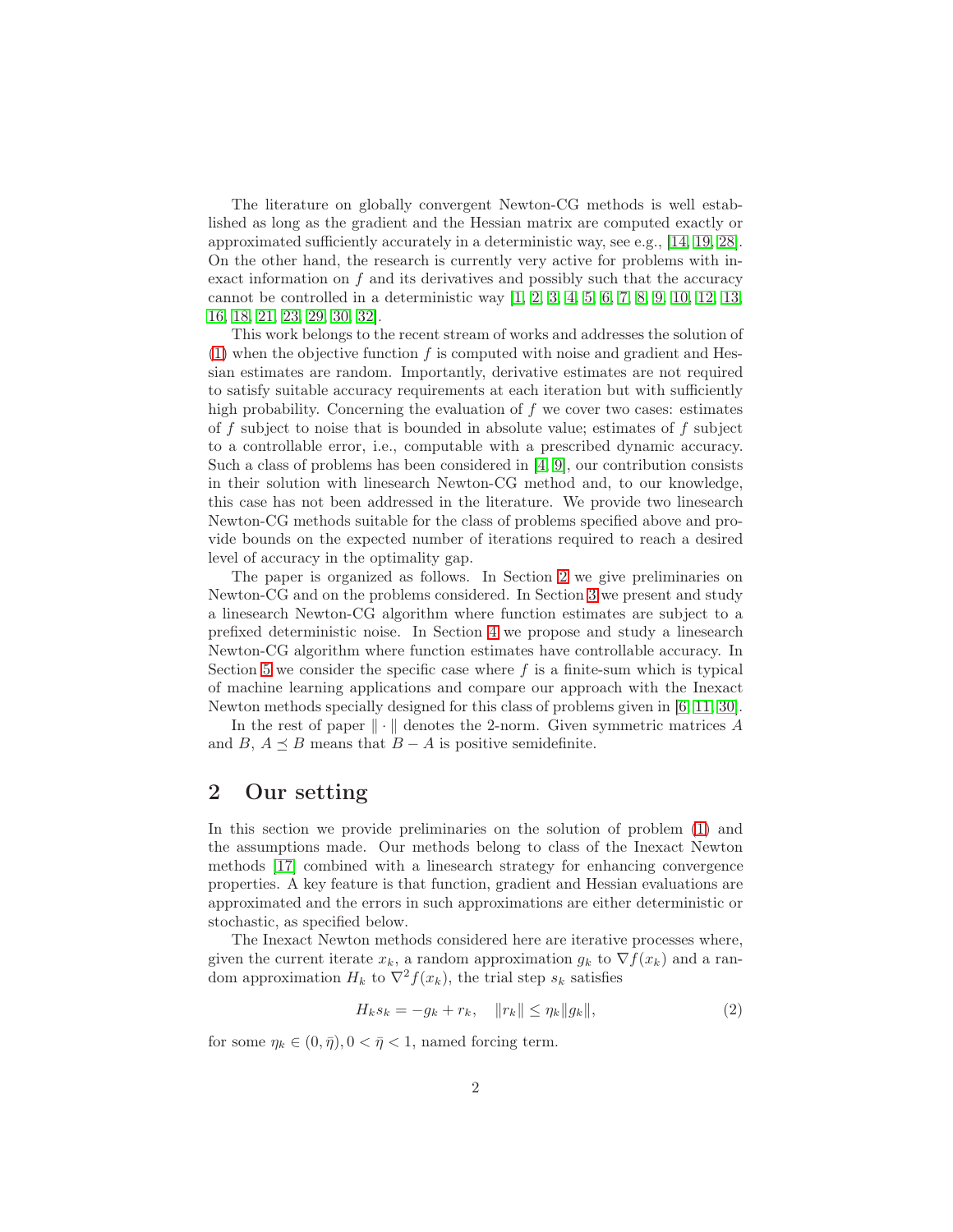With  $s_k$  and a trial steplength  $t_k$  at hand, some suitable sufficient decrease Armijo condition is tested on  $x_k + t_k s_k$ . Standard linesearch strategies are applied using the true function  $f$ . On the other hand, here we assume that the evaluation of  $f$  is subject to an error.

If  $H_k$  is positive definite we can solve inexactly the linear systems  $H_k s =$  $-g_k$  using the Conjugate Gradient (CG) method [\[22\]](#page-19-0). The resulting method is denoted as Newton-CG. If the initial guess for CG is the null vector, the following properties hold.

<span id="page-2-4"></span>**Lemma 2.1.** Suppose that  $H_k$  is symmetric positive definite and and  $s_k$  is the vector in [\(2\)](#page-1-1) obtained by solving  $H_ks = -g_k$  with the CG method and null initial guess. Let  $0 < \lambda_1 \leq \lambda_n$  such that  $\lambda_1 I \leq H_k \leq \lambda_n I$ . Then, there exist constants  $\kappa_1, \kappa_2, \beta > 0$ , such that:

<span id="page-2-3"></span>
$$
\kappa_1 \|g_k\| \le \|s_k\| \le \kappa_2 \|g_k\|, \quad -g_k^T s_k \ge \beta \|s_k\|^2, \quad \forall k > 0,
$$
 (3)

which satisfy

<span id="page-2-0"></span>
$$
\frac{1-\bar{\eta}}{\lambda_n} \le \kappa_1 \le \kappa_2 \le \frac{1}{\lambda_1}, \quad \beta \ge \lambda_1. \tag{4}
$$

As a consequence

<span id="page-2-2"></span>
$$
\beta \kappa_1 \le \frac{-g_k^T s_k}{\|s_k\|^2} \frac{\|s_k\|}{\|g_k\|} = \frac{|g_k^T s_k|}{\|g_k\| \|s_k\|} \le 1
$$
\n(5)

$$
\lambda_n \kappa_1 \ge 1 - \bar{\eta} \tag{6}
$$

$$
\kappa_1 \lambda_1 \le \kappa_2 \lambda_1 \le 1 \tag{7}
$$

$$
-g_k^T s_k \ge \beta \kappa_1^2 \|g_k\|^2. \tag{8}
$$

*Proof.* Lemma 7 in [\[20\]](#page-19-10) guarantees that any step  $\hat{s}$  returned by the CG method applied to  $H_k s = g_k$  with null initial guess satisfies  $\hat{s}^T H_k \hat{s} = -\hat{s}^T g_k$ . Then, it holds

<span id="page-2-1"></span>
$$
s_k^T H_k s_k = -s_k^T g_k,\tag{9}
$$

and by [\(20\)](#page-4-0) we have

$$
-g_k^T s_k = s_k^T H_k s_k \ge \lambda_1 \|s_k\|^2 \tag{10}
$$

which provides the lower bound on  $\beta$  in [\(4\)](#page-2-0). By [\(9\)](#page-2-1) it also follows that

$$
||s_k|| \leq \lambda_1^{-1} ||g_k||,\tag{11}
$$

which provides the upper bound on  $\kappa_2$  in [\(4\)](#page-2-0). Moreover, using [\(2\)](#page-1-1)

$$
||g_k - r_k|| \ge ||g_k|| - ||r_k|| \ge (1 - \eta_k) ||g_k|| \ge (1 - \bar{\eta}) ||g_k||
$$

while  $(2)$  and  $(20)$  gives

$$
||g_k - r_k|| = ||H_k s_k|| \le ||H_k|| ||s_k|| \le \lambda_n ||s_k||
$$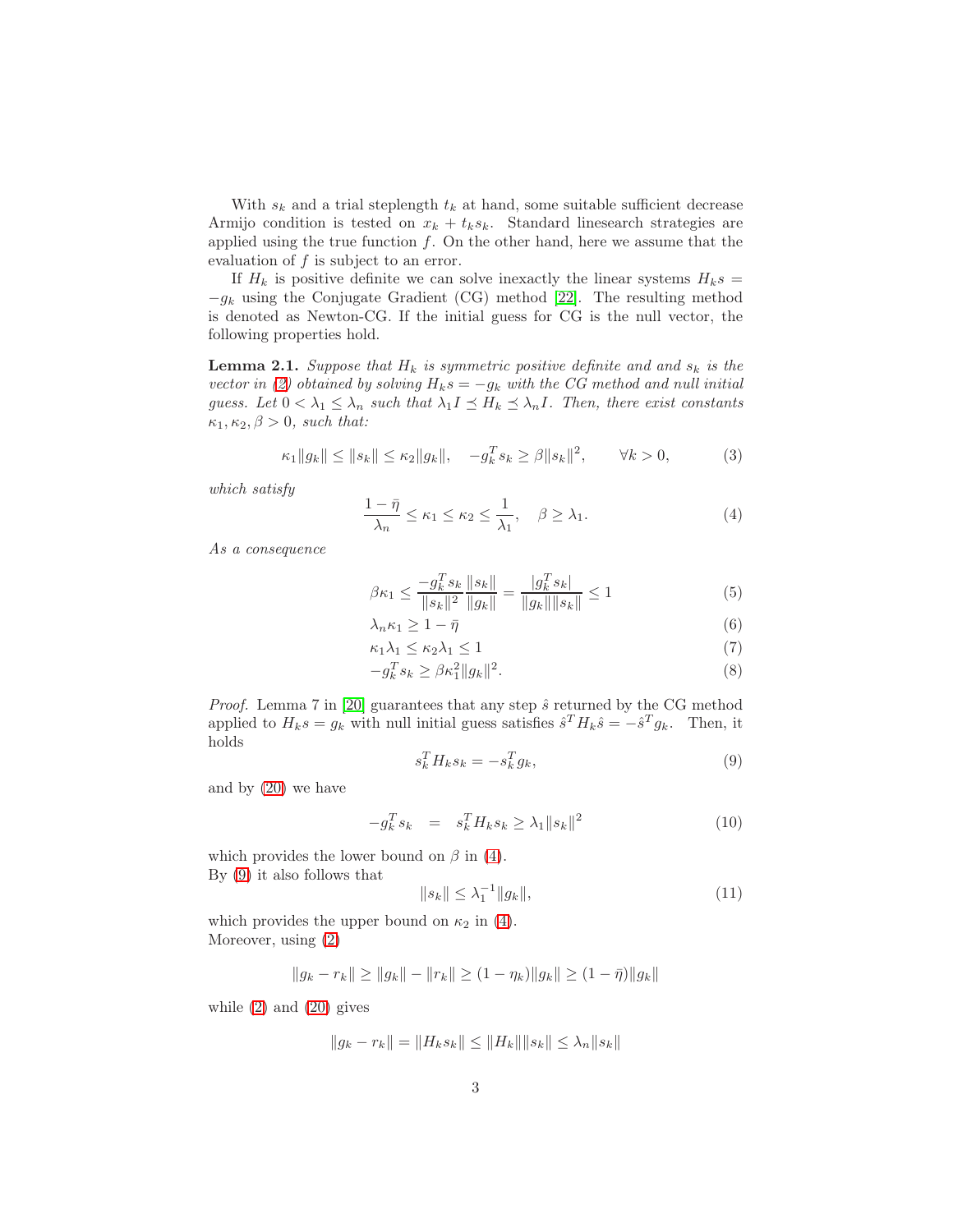and consequently

$$
||s_k|| \ge \frac{||g_k - r_k||}{\lambda_n} \ge \frac{1 - \overline{\eta}}{\lambda_n} ||g_k||,
$$
\n(12)

 $\Box$ 

which provides the lower bound on  $\kappa_1$  in [\(4\)](#page-2-0). Inequalities  $(5)-(8)$  $(5)-(8)$  are direct consequences of  $(3)$  and  $(4)$ .

### 2.1 Assumptions

We introduce the assumptions on the problem [\(1\)](#page-0-0) and on the approximate evaluations of functions, gradients and Hessians.

<span id="page-3-4"></span>**Assumption 2.2.** (smoothness and strong convexity of  $f$ ) The function  $f$  is twice continuously differentiable and there exist some  $\lambda_n \geq \lambda_1 > 0$  such that the Hessian matrix  $\nabla^2 f(x)$  satisfy

<span id="page-3-0"></span>
$$
\lambda_1 I \preceq \nabla^2 f(x) \preceq \lambda_n I, \quad \forall x \in \mathbb{R}^n. \tag{13}
$$

As a consequence, f is strongly convex with constant  $\lambda_1$ , i.e.,

$$
f(x) \ge f(y)\nabla f(y)^T (x - y) + \frac{\lambda_1}{2} ||x - y||^2
$$
 for all  $x, y \in \mathbb{R}^n$ 

and the gradient of f is Lipschitz-continuous with constant  $\lambda_n$ , i.e.,

$$
\|\nabla f(x) - \nabla f(y)\| \le \lambda_n \|x - y\| \text{ for all } x, y \in \mathbb{R}^n.
$$

Further, letting  $x^*$  be the unique minimizer of the function f, for all  $x \in \mathbb{R}^n$  we have

<span id="page-3-7"></span>
$$
\lambda_1 \|x - x^*\| \le \|\nabla f(x)\| \le \lambda_n \|x - x^*\|,\tag{14}
$$

and

<span id="page-3-5"></span>
$$
\frac{\lambda_1}{2} \|x - x^*\|^2 \le f(x) - f(x^*) \le \frac{1}{2\lambda_1} \|\nabla f(x)\|^2. \tag{15}
$$

see [\[26,](#page-20-4) Theorem 2.10].

As for approximated evaluations of the objective function, we consider two possible cases. The first one is such that the value  $f(x)$  is approximated with a value  $f(x)$  and the corresponding error is not controllable but its upper bound  $\varepsilon_f$  is known.

<span id="page-3-1"></span>**Assumption 2.3.** (boundness of noise in f) There is a positive scalar  $\varepsilon_f$  such that

<span id="page-3-3"></span>
$$
|f(x) - \tilde{f}(x)| \le \varepsilon_f, \quad \forall x \in \mathbb{R}^n \tag{16}
$$

The second case concerns a controllable error between  $f(x)$  and  $\tilde{f}(x)$  at the current iteration  $x_k$  and at the trial iteration  $x_k + t_k s_k$ .

<span id="page-3-2"></span>Assumption 2.4. (controllable noise in f) For all  $k > 0$  and some given positive θ

<span id="page-3-6"></span>
$$
|f(x_k) - \tilde{f}(x_k)| \le -\theta t_k s_k^T g_k,
$$
  

$$
|f(x_k + t_k s_k) - \tilde{f}(x_k + t_k s_k)| \le -\theta t_k s_k^T g_k.
$$
 (17)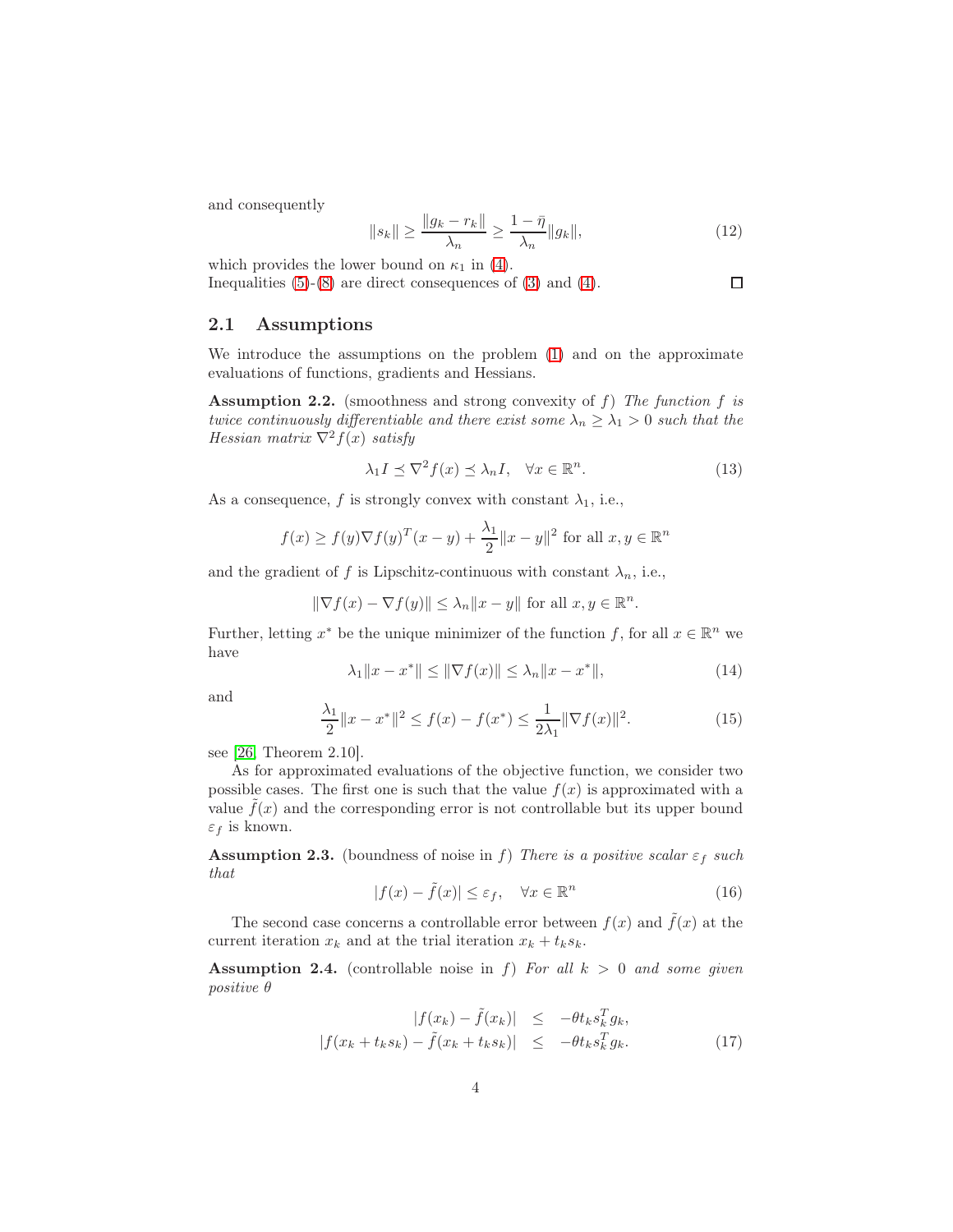The methods we are dealing with are globalized Inexact Newton methods employing random estimates  $g_k$  and  $H_k$  of the gradient and the Hessian and noisy values of the objective function. Then, they generate a stochastic process. We denote the random variables of our process as follow: the gradient estimator  $G_k$ , the hessian estimator  $\mathcal{H}_k$ , the step size parameter  $\mathcal{T}_k$ , the search direction  $S_k$ , the iterate  $X_k$ . Their realizations are denoted as  $g_k = G_k(\omega_k), H_k = \mathcal{H}_k(\omega_k), t_k = \mathcal{T}_k(\omega_k), s_k = \mathcal{S}_k(\omega_k)$  and  $x_k = X_k(\omega_k),$ respectively, with  $\omega_k$  taken from a proper probability space. For brevity we will omit  $\omega_k$  in the following. We let  $\mathcal{E}_{k-1}$  denote all noise history up to iteration  $k-1$  and we include  $\mathcal{E}_{k-1}$  in the algorithmic history for completeness. We use  $\mathcal{F}_{k-1} = \sigma(G_0, \ldots, G_{k-1}, \mathcal{H}_0, \ldots, \mathcal{H}_{k-1}, \mathcal{E}_{k-1})$  to denote the  $\sigma$ -algebra generated by  $G_0, \ldots, G_{k-1}, \mathcal{H}_0, \ldots, \mathcal{H}_{k-1}$  and  $\mathcal{E}_{k-1}$ , up to the beginning of iteration k.

We assume that the random gradient estimators  $G_k$  are  $(1 - \delta_q)$ -sufficiently accurate.

<span id="page-4-1"></span>**Assumption 2.5.** (gradient estimate) The estimator  $G_k$  is  $(1-\delta_g)$ -probabilistically sufficient accurate in the sense that the indicator variable

$$
I_k = \mathbb{1}\{\|G_k - \nabla f(X_k)\| \le t_k \eta_k \|G_k\|\}
$$

satisfies the submartingale condition

$$
P(I_k = 1 | \mathcal{F}_{k-1}) \ge 1 - \delta_g, \quad \delta_g \in (0, 1).
$$
 (18)

Iteration k is true iteration if  $I_k = 1$ , false otherwise. Trivially, if kth iteration is true then the triangle inequality implies

<span id="page-4-3"></span>
$$
\|\nabla f(x_k)\| \le (1 + t_k \eta_k) \|g_k\|.
$$
 (19)

Finally, at each iteration and for any realization, the approximation  $H_k$  is supposed to be positive definite.

<span id="page-4-2"></span>**Assumption 2.6.** For all  $k \geq 0$ ,  $H_k$  is symmetric positive definite and

<span id="page-4-0"></span>
$$
\lambda_1 I \preceq H_k \preceq \lambda_n I,\tag{20}
$$

with  $\lambda_1$ ,  $\lambda_2$  as in [\(13\)](#page-3-0).

We remark that assuming f strictly convex,  $(13)$  and  $(20)$  hold, with suitable choices of the scalar  $\lambda_1$ ,  $\lambda_n$ , as long as the sequence  $\{H_k\}$  is symmetric positive definite and has eigenvalues uniformly bounded from below and above.

Some comments on Assumptions [2.3,](#page-3-1) [2.4,](#page-3-2) [2.5](#page-4-1) and [2.6](#page-4-2) are in order. They appear in a series of papers on unconstrained optimization where the evaluation of function, gradient and Hessian are inexact, either with a controllable or a random noise. Controlling the noise in a deterministic way, as in Assumptions [2.3](#page-3-1) and [2.4](#page-3-2) is a realistic request in applications such as those where the accuracy of f-values can be enforced by the magnitude of some discretization parameters or f is approximated by using smoothing operators [\[24,](#page-19-11) [25,](#page-20-5) [27\]](#page-20-6). Probabilistically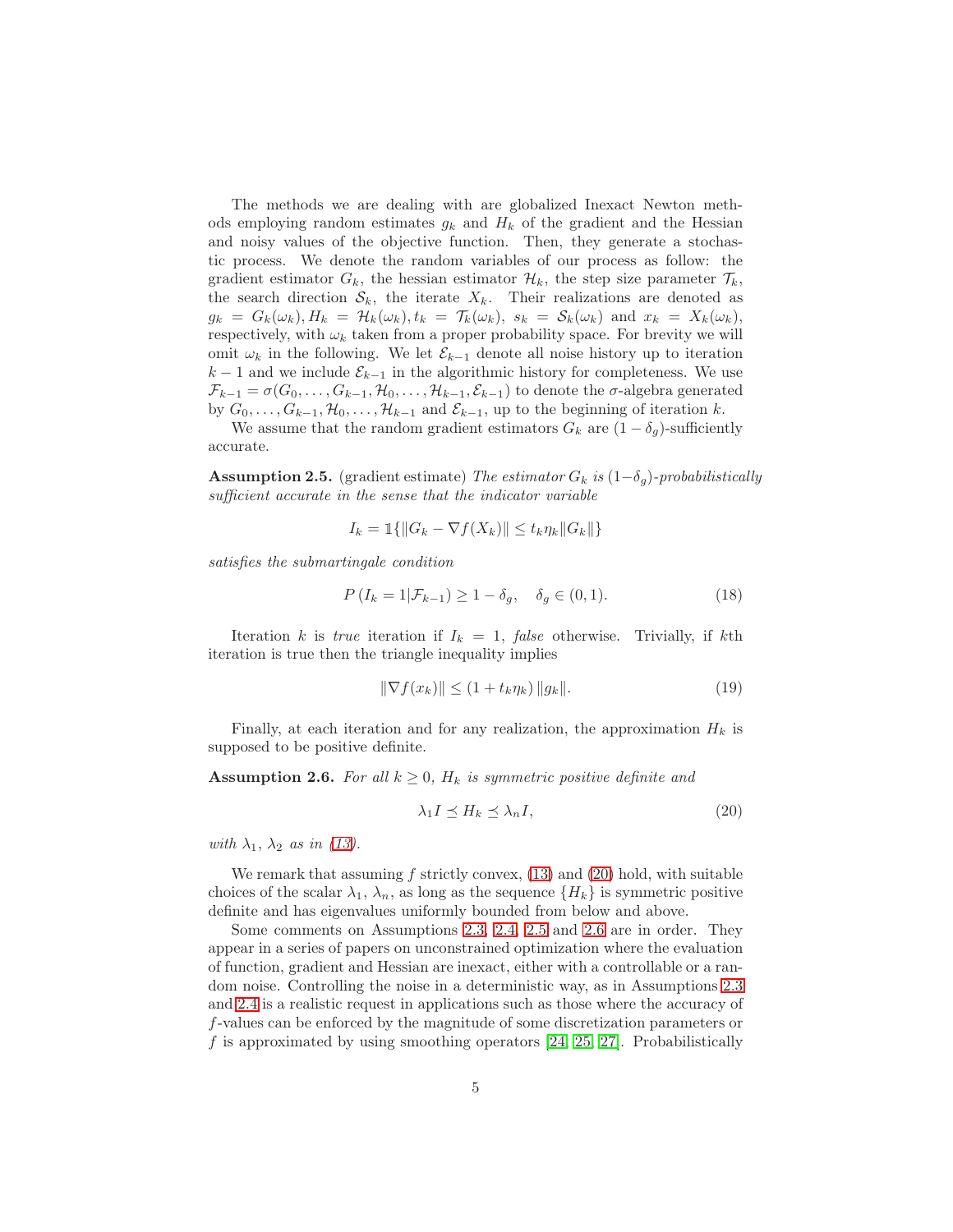sufficient accurate gradients, as in Assumption  $(2.5)$ , occur when the gradients are estimated by finite difference and some computation fails to complete, in derivative-free optimization or when the gradient are estimated by sample average approximation methods [\[5,](#page-18-4) [1,](#page-18-0) [15,](#page-19-12) [16\]](#page-19-5). Finally, Assumption [2.6](#page-4-2) amounts to building a convex random model and is trivially enforced if the Hessian is estimated by sample average approximation methods and Assumption [13](#page-3-0) holds. In literature, unconstrained optimization with inexact function and derivative evaluations covers many cases: exact function and gradient evaluations and possibly random Hessian [\[3,](#page-18-2) [12,](#page-19-3) [32\]](#page-20-3), exact function and random gradient and Hessian [\[1,](#page-18-0) [2,](#page-18-1) [15\]](#page-19-12), approximated function and random gradient and Hessian [\[4,](#page-18-3) [9\]](#page-18-8), random function gradient and Hessian [\[7,](#page-18-6) [10,](#page-18-9) [16,](#page-19-5) [29\]](#page-20-1). In the class of Inexact Newton method with random models we mention [\[6,](#page-18-5) [11,](#page-18-10) [13,](#page-19-4) [23\]](#page-19-8).

## <span id="page-5-0"></span>3 Bounded noise on f

In this section we present and analyze an Inexact Newton method with linesearch where the function evaluation is noisy in the sense of Assumption [2.3.](#page-3-1)

At iteration k, given  $x_k$  and the steplength  $t_k$ , a non-monotone Armijo condition given in [\[9\]](#page-18-8) is used. It employs the known upper bound  $\varepsilon_f$  introduced in Assumption [16](#page-3-3) and has the form

<span id="page-5-1"></span>
$$
\tilde{f}(x_k + t_k s_k) \le \tilde{f}(x_k) + ct_k s_k^T g_k + 2\varepsilon_f \tag{21}
$$

 $c \in (0,1)$ . If  $x_k + t_k s_k$  satisfies [\(21\)](#page-5-1) we say that the iteration is successful, we accept the step and increase the step-length  $t_k$  for the next iteration. Otherwise the step is rejected and the step-length  $t_k$  is reduced. Our procedure belongs to the framework given in Section 4.2 of [\[9\]](#page-18-8) and it is sketched in Algorithm [3.1.](#page-5-2)

<span id="page-5-2"></span>Algorithm 3.1: k-th iteration of Algorithm Given  $x_k \in \mathbb{R}^n$ ,  $c \in (0,1)$ ,  $\bar{\eta} \in (0,1)$ ,  $\tau \in (0,1)$ ,  $t_{\max} > 0$ ,  $t_k \in (0, t_{\max})$ . Step 1. Choose  $\eta_k \in (0, \bar{\eta}).$ Step 2. Apply CG method with null initial guess to  $H_k s = -g_k$  and compute  $s_k$  satisfying [\(2\)](#page-1-1). Step 3. If  $t_k$  satisfies condition [\(21\)](#page-5-1) (successful iteration) then  $x_{k+1} = x_k + t_k s_k$ ,  $t_{k+1} = \max\{t_{\max}, \tau^{-1} t_k\}$ ,  $k = k+1$ . else  $x_{k+1} = x_k$ ,  $t_{k+1} = \tau t_k$ ,  $k = k+1$ .

Similarly to [\[9,](#page-18-8) [15\]](#page-19-12), Algorithm [3.1](#page-5-2) generates a stochastic process. Given  $x_k$ and  $t_k$ , the iterate  $x_{k+1}$  is fully determined by  $g_k$ ,  $H_k$  and the noise in the function value estimation during iteration k.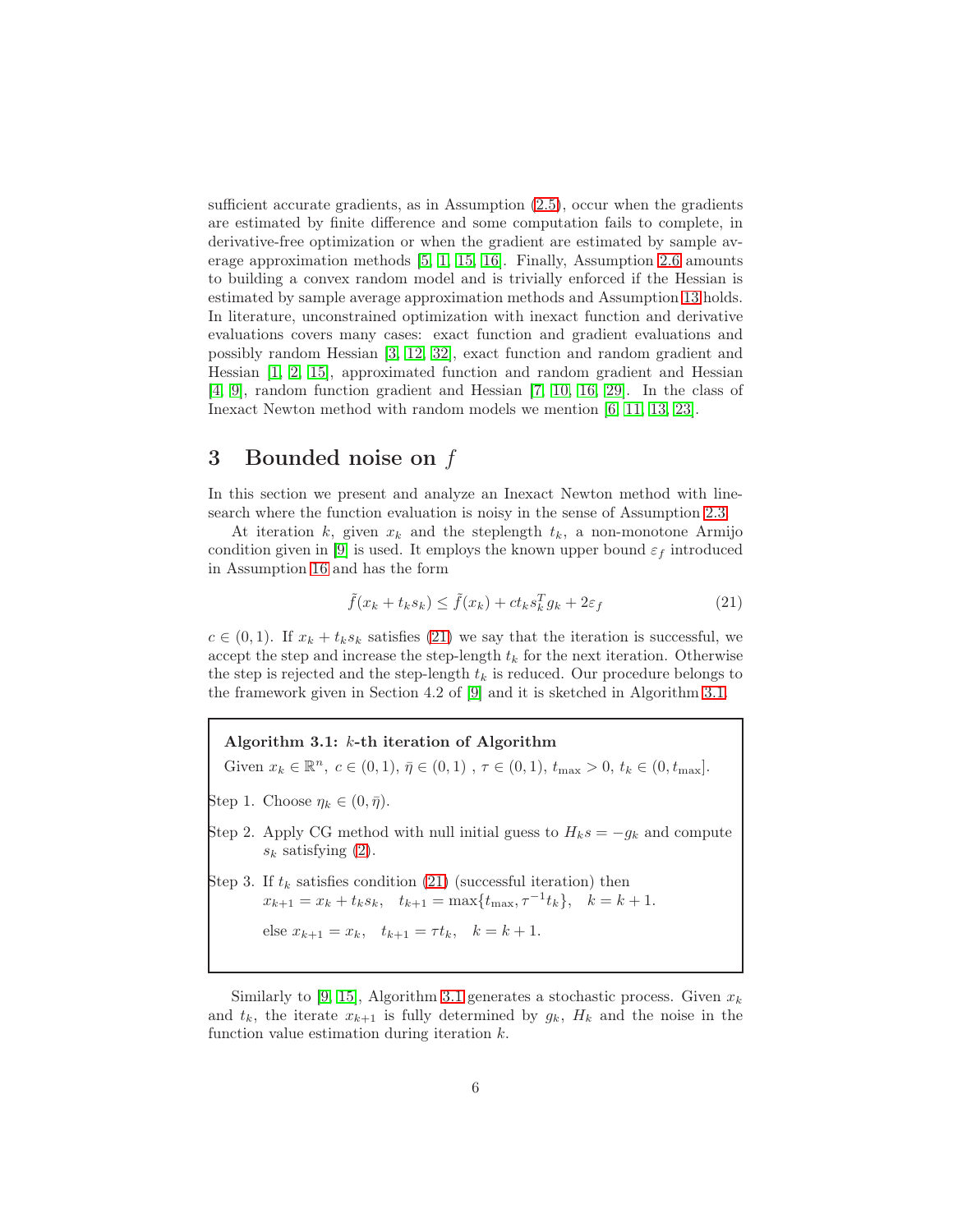Concerning the well definiteness of the linesearch strategy [\(21\)](#page-5-1), we now prove that if the iteration is true and  $t_k$  is small enough, the linesearch condition is satisfied.

<span id="page-6-0"></span>Lemma 3.1. Suppose that Assumptions [2.2,](#page-3-4) [2.3,](#page-3-1) [2.5](#page-4-1) and [2.6](#page-4-2) hold. Suppose that iteration k is true and consider any realization of Algorithm [3.1.](#page-5-2) Then the iteration is successful whenever  $t_k \leq \bar{t} = \frac{2\beta\kappa_1(1-c)}{\kappa_1\lambda_n+2}$ .

*Proof.* Let  $k$  be an arbitrary iteration. Assumptions [2.2](#page-3-4) and [\(16\)](#page-3-3) imply, using the standard arguments for functions with bounded Hessians,

$$
\tilde{f}(x_k + t_k s_k) - \varepsilon_f \le f(x_k + t_k s_k) = f(x_k) + \int_0^1 [\nabla f(x_k + y t_k s_k)]^T (t_k s_k) dy
$$
\n
$$
= f(x_k) + \int_0^1 t_k ([\nabla f(x_k + y t_k s_k)]^T s_k \pm \nabla f(x_k)^T s_k) dy
$$
\n
$$
= f(x_k) + \int_0^1 t_k [\nabla f(x_k + y t_k s_k) - \nabla f(x_k)]^T s_k dy + t_k \nabla f(x_k)^T s_k
$$
\n
$$
\le f(x_k) + \int_0^1 t_k ||\nabla f(x_k + y t_k s_k) - \nabla f(x_k) || ||s_k|| dy + t_k \nabla f(x_k)^T s_k
$$
\n
$$
\le f(x_k) + \frac{\lambda_n}{2} t_k^2 ||s_k||^2 + t_k \nabla f(x_k)^T s_k
$$
\n
$$
\le \tilde{f}(x_k) + \varepsilon_f + \frac{\lambda_n}{2} t_k^2 ||s_k||^2 + t_k \nabla f(x_k)^T s_k.
$$

Since iteration k is true by assumption then  $\|\nabla f(x_k)-g_k\| \leq t_k \eta_k \|g_k\|$  holds, and using Lemma [2.1](#page-2-4) we obtain

$$
\tilde{f}(x_k + t_k s_k) \leq \tilde{f}(x_k) + 2\varepsilon_f + \frac{\lambda_n}{2} t_k^2 \|s_k\|^2 + t_k \nabla f(x_k)^T s_k \pm t_k g_k^T s_k
$$
\n
$$
= \tilde{f}(x_k) + 2\varepsilon_f + \frac{\lambda_n}{2} t_k^2 \|s_k\|^2 + t_k [\nabla f(x_k) - g_k]^T s_k + t_k g_k^T s_k
$$
\n
$$
\leq \tilde{f}(x_k) + 2\varepsilon_f + \frac{\lambda_n}{2} t_k^2 \|s_k\|^2 + t_k^2 \frac{\eta_k}{\kappa_1} \|s_k\|^2 + t_k g_k^T s_k. \tag{22}
$$

Then, the linesearch condition [\(21\)](#page-5-1) is clearly enforced whenever

$$
\tilde{f}(x_k) + 2\varepsilon_f + \frac{\lambda_n}{2} t_k^2 \|s_k\|^2 + t_k^2 \frac{\eta_k}{\kappa_1} \|s_k\|^2 + t_k g_k^T s_k \le \tilde{f}(x_k) + ct_k s_k^T g_k + 2\varepsilon_f
$$

which gives

$$
t_k||s_k||^2\left(\frac{\lambda_n}{2} + \frac{\eta_k}{\kappa_1}\right) \le -(1-c)g_k^T s_k.
$$

Using [\(3\)](#page-2-3) we have  $-(1-c)g_k^T s_k \ge (1-c)\beta \|s_k\|^2$ . Then, since  $\eta_k < \bar{\eta} < 1$ , if

$$
t_k ||s_k||^2 \left(\frac{\lambda_n}{2} + \frac{1}{\kappa_1}\right) \le (1 - c)\beta ||s_k||^2,
$$

then [\(21\)](#page-5-1) holds and this yields the thesis.

 $\Box$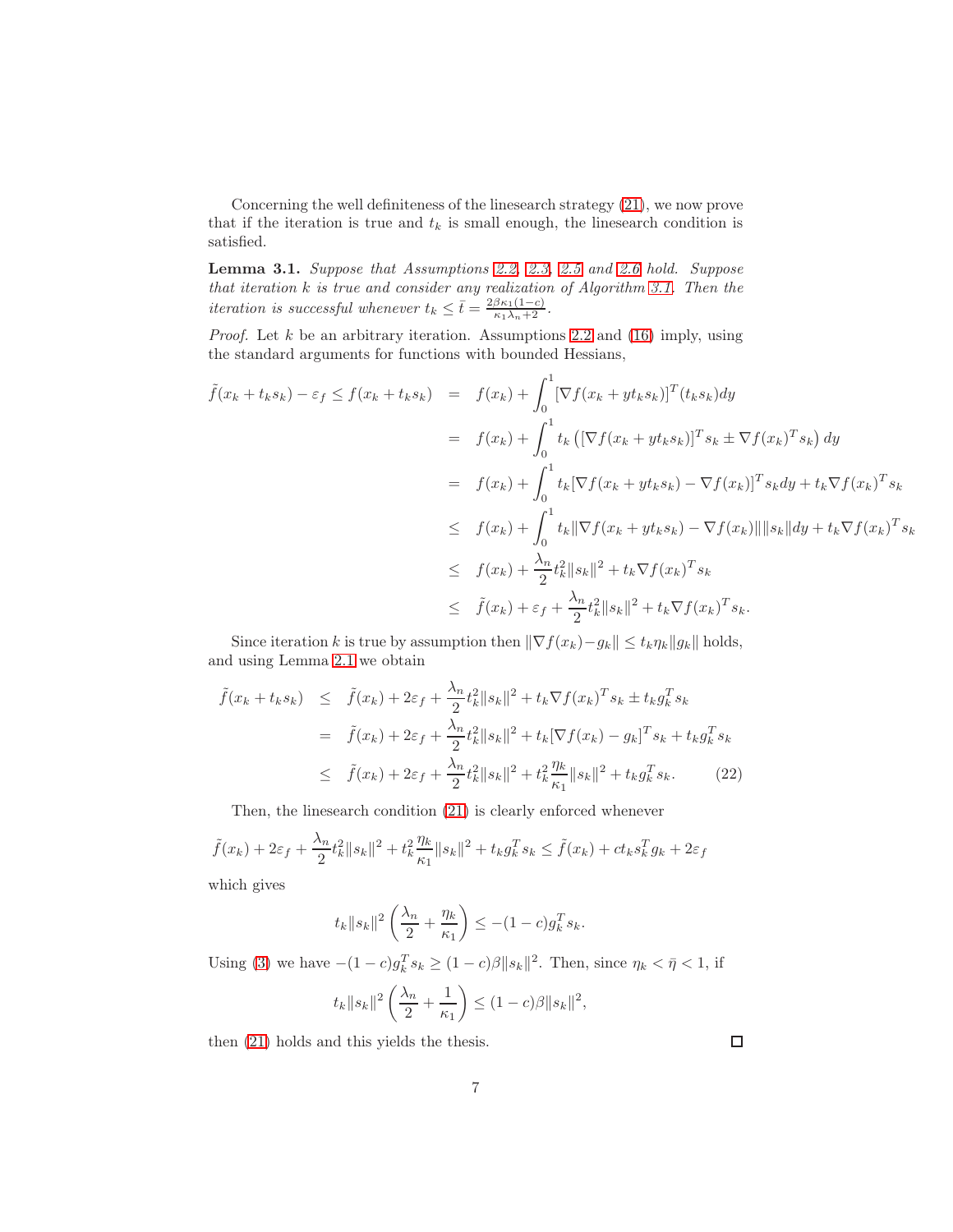### 3.1 Complexity analysis of the stochastic process

In this section we carry out the convergence analysis of Algorithm [3.1.](#page-5-2) To this end we provide a bound on the expected number of iterations that the algorithm takes before it achieves a desired level of accuracy in the optimality  $\text{gap } f(x_k) - f^* \text{ with } f^* = f(x^*) \text{ being the minimum value attained by } f. \text{ Such }$ a number of iteration is defined formally below.

<span id="page-7-2"></span>**Definition 3.2.** Let  $x^*$  be the global minimizer of f and  $f^* = f(x^*)$ . Given some  $\epsilon > 0$ ,  $N_{\epsilon}$  is the number of iterations required until  $f(x_k) - f^* \leq \epsilon$  occurs for the first time.

The number of iterations  $N_{\epsilon}$  is a random variable and it can be defined as the hitting time for our stochastic process. Indeed it has the property  $\sigma(1\{N_{\epsilon}\})$  $k\}) \subset \mathcal{F}_{k-1}.$ 

Following the notation introduced in Section [2](#page-1-0) we let  $X_k$ ,  $k \geq 0$ , be the random variable with realization  $x_k = X_k(\omega_k)$  and consider the following measure of progress towards optimality:

<span id="page-7-0"></span>
$$
Z_k = \log\left(\frac{f(X_0) - f^*}{f(X_k) - f^*}\right).
$$
 (23)

Further, we let

$$
Z_{\epsilon} = \log\left(\frac{f(X_0) - f^*}{\epsilon}\right),\tag{24}
$$

be an upper bound for  $Z_k$  for any  $k \langle N_{\epsilon}$ . We denote with  $z_k = Z_k(\omega_k)$  a realization of the random quantity  $Z_k$ .

A theoretical framework for analyzing a generic line search with noise has been developed in [\[9\]](#page-18-8). Under a suitable set of conditions, it provides the expected value for  $N_{\epsilon}$ . We state a result from [\[9\]](#page-18-8) and will exploit it for our algorithm.

<span id="page-7-1"></span>**Theorem 3.3.** Suppose that Assumptions [2.2,](#page-3-4) [2.3,](#page-3-1) [2.5,](#page-4-1) [2.6](#page-4-2) hold. Let  $z_k$  a realization of  $Z_k$  in [\(23\)](#page-7-0) and suppose that there exist a constant  $\bar{t} > 0$ , a nondecreasing function  $h(t): \mathbb{R}^+ \to \mathbb{R}$ , which satisfies  $h(t) > 0$  for any  $t \in (0, t_{max}]$ , and a nondecreasing function  $r(\varepsilon_f): \mathbb{R} \to \mathbb{R}$ , which satisfies  $r(\varepsilon_f) \geq 0$  for any  $\varepsilon_f \geq 0$ , such that for any realization of Algorithm [3.1](#page-5-2) the following hold for all  $k < N_{\epsilon}$ :

- (i) If iteration k is true and successful, then  $z_{k+1} \ge z_k + h(t_k) r(\varepsilon_f)$ .
- (ii) If  $t_k \leq \overline{t}$  and iteration k is true then iteration k is also successful, which implies  $t_{k+1} = \tau^{-1} t_k$ .
- (iii)  $z_{k+1} \ge z_k r(\varepsilon_f)$  for all successful iterations k and  $z_{k+1} \ge z_k$  for all unsuccessful iteration k.
- (iv) The ratio  $r(\varepsilon_f)/h(\bar{t})$  is bounded from above by some  $\gamma \in (0,1)$ .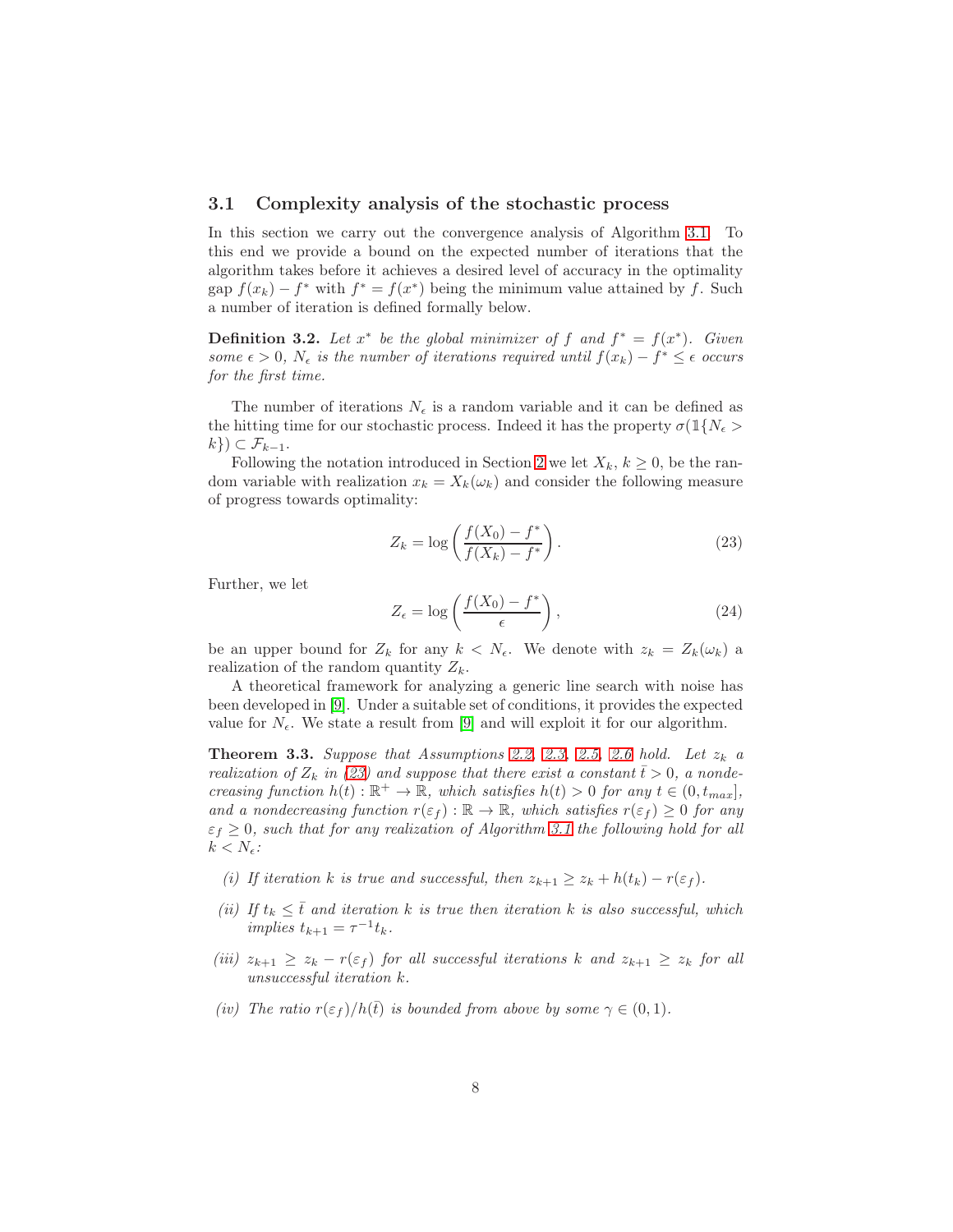Then under the condition that  $\delta_g < \frac{1}{2} - \frac{\sqrt{2}}{2}$  $\frac{\gamma_1}{2}$ , the stopping time  $N_{\varepsilon}$  is bounded in expectation as follows

$$
\mathbb{E}[N_{\epsilon}] \le \frac{2(1-\delta_g)}{(1-2\delta_g)^2 - \gamma} \left[ \frac{2Z_{\epsilon}}{h(\bar{t})} + (1-\gamma)\log_{\tau} \frac{\bar{t}}{t_0} \right]
$$
(25)

Proof. See [\[9,](#page-18-8) Assumption 3.3 and Theorem 3.13].

We show that our algorithm satisfies the assumptions in Theorem [3.3](#page-7-1) if the magnitude of  $\epsilon$  fulfills the following condition.

<span id="page-8-0"></span>**Assumption 3.4.** Let  $c \in (0,1)$  as in [\(21\)](#page-5-1),  $\beta$ ,  $\kappa_1$  as in Lemma [2.1,](#page-2-4)  $\lambda_1$  as in Assumption [2.2,](#page-3-4)  $\bar{t}$  as in Lemma [3.1,](#page-6-0)  $t_{max}$  as in Algorithm [3.1.](#page-5-2) Assume that  $\epsilon$ in Definition [3.2](#page-7-2) is such that

$$
\epsilon > \frac{4\varepsilon_f}{\left(1 - M\right)^{-\gamma} - 1} \tag{26}
$$

 $\Box$ 

where  $M = \frac{c\beta\kappa_1^2\lambda_1\bar{t}}{(1+t_{\text{max}})^2}$  $\frac{c\rho\kappa_1\lambda_1t}{(1+t_{\max})^2}$ , for some  $\gamma\in(0,1)$ .

Note that the smaller M is, the larger is  $\epsilon$  with respect to  $\varepsilon_f$ .

First, we provide a relation between  $z_k$  and  $z_{k+1}$  of the form specified in item (i), Theorem [3.3.](#page-7-1)

<span id="page-8-2"></span>Lemma 3.5. Suppose that Assumptions [2.2,](#page-3-4) [2.3,](#page-3-1) [2.5,](#page-4-1) [2.6,](#page-4-2) [3.4](#page-8-0) hold. Consider any realization of Algorithm [3.1.](#page-5-2) If the k-th iterate is true and successful, then

$$
z_{k+1} \ge z_k - \log\left(1 - c\beta \kappa_1^2 \lambda_1 \frac{t_k}{(1 + t_{\text{max}})^2}\right) - \log\left(1 + \frac{4\varepsilon_f}{\epsilon}\right) \tag{27}
$$

whenever  $k < N_{\epsilon}$ .

*Proof.* By [\(15\)](#page-3-5),  $f(x_k) - f^* \le \frac{1}{2\lambda_1} \|\nabla f(x_k)\|^2$ . Using [\(19\)](#page-4-3)

<span id="page-8-1"></span>
$$
||g_k||^2 \ge \left(\frac{1}{1+t_k\eta_k}\right)^2 ||\nabla f(x_k)||^2 \ge 2\lambda_1 \left(\frac{1}{1+t_k\eta_k}\right)^2 (f(x_k) - f^*) \tag{28}
$$

Combining condition [\(21\)](#page-5-1), [\(16\)](#page-3-3) and Lemma [2.1](#page-2-4) it holds

$$
f(x_k) - f(x_{k+1}) + 2\varepsilon_f \ge \tilde{f}(x_k) - \tilde{f}(x_{k+1}) \ge -ct_k g_k^T s_k - 2\varepsilon_f \tag{29}
$$
  

$$
\ge ct_k \beta \kappa_1^2 ||g_k||^2 - 2\varepsilon_f
$$

and thus, using [\(28\)](#page-8-1),

$$
f(x_k) - f(x_{k+1}) \pm f^* \geq 2ct_k \beta \kappa_1^2 \lambda_1 \left( \frac{1}{1 + t_k \eta_k} \right)^2 (f(x_k) - f^*) - 4\varepsilon_f.
$$

Then it holds

$$
f(x_{k+1}) - f^* \le \left(1 - 2c\beta \kappa_1^2 \lambda_1 \frac{t_k}{(1 + t_k \eta_k)^2}\right) (f(x_k) - f^*) + 4\varepsilon_f.
$$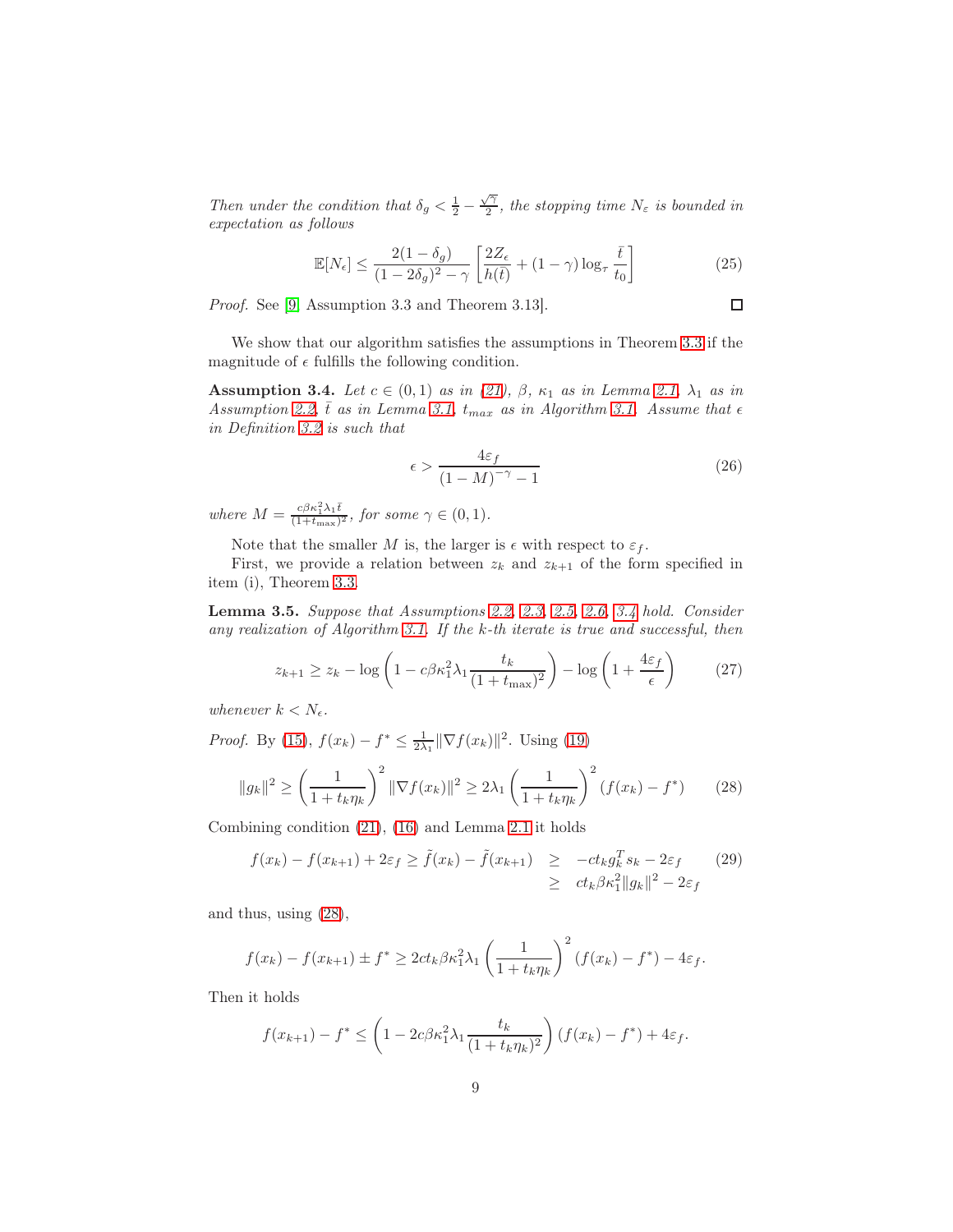We define  $\Delta_k^f = f(x_k) - f^*$ . Because of  $f(x_k) - f^* > \epsilon$  we have

$$
\Delta_{k+1}^f \leq \left(1 - 2c\beta \kappa_1^2 \lambda_1 \frac{t_k}{(1 + t_k \eta_k)^2} + \frac{4\varepsilon_f}{\epsilon}\right) \Delta_k^f
$$
\n
$$
\leq \left(1 - c\beta \kappa_1^2 \lambda_1 \frac{t_k}{(1 + t_k \eta_k)^2} - \frac{4\varepsilon_f}{\epsilon} c\beta \kappa_1^2 \lambda_1 \frac{t_k}{(1 + t_k \eta_k)^2} + \frac{4\varepsilon_f}{\epsilon}\right) \Delta_k^f
$$
\n
$$
= \left(1 - c\beta \kappa_1^2 \lambda_1 \frac{t_k}{(1 + t_k \eta_k)^2}\right) \left(1 + \frac{4\varepsilon_f}{\epsilon}\right) \Delta_k^f
$$
\n
$$
\leq \left(1 - c\beta \kappa_1^2 \lambda_1 \frac{t_k}{(1 + t_{\text{max}})^2}\right) \left(1 + \frac{4\varepsilon_f}{\epsilon}\right) \Delta_k^f
$$

where the second inequalities holds thanks to Assumption [3.4,](#page-8-0) because  $4\varepsilon_f < \epsilon$ and the last one holds since  $t_k \leq t_{\text{max}}$  and  $\eta_k \leq 1$ . Notice that since  $\left(1+\frac{4\varepsilon_f}{\epsilon}\right) > 0, \Delta_k^f > 0$  and  $\Delta_{k+1}^f \geq 0$ , it holds  $\left(1 - c\beta\kappa_1^2\lambda_1\frac{t_k}{(1+t_{\max})^2}\right) \geq 0$ . Now taking the inverse and then the log of both sides, adding  $\log \Delta_0^f$ , we have

$$
\log\left(\frac{\Delta_0^f}{\Delta_{k+1}^f}\right) \ge \log\left(\frac{\Delta_0^f}{\Delta_k^f}\right) - \log\left(1 - c\beta\kappa_1^2\lambda_1\frac{t_k}{(1+t_{\max})^2}\right) - \log\left(1 + \frac{4\varepsilon_f}{\epsilon}\right)
$$

which completes the proof.

 $\Box$ 

The next lemma analyze item (ii) of Theorem [3.3](#page-7-1)

<span id="page-9-0"></span>Lemma 3.6. Suppose that Assumptions [2.2,](#page-3-4) [2.3,](#page-3-1) [2.5,](#page-4-1) [2.6](#page-4-2) hold. Consider any realization of Algorithm [3.1.](#page-5-2) For every iteration that is false and successful, we have

$$
z_{k+1} \ge z_k - \log\left(1 + \frac{4\varepsilon_f}{\epsilon}\right)
$$

Moreover  $z_{k+1} = z_k$  for any unsuccessful iteration.

*Proof.* For every false and successful iteration, using  $(16)$ ,  $(21)$  and  $(3)$  we have

$$
f(x_{k+1}) \leq f(x_k) + ct_k s_k^{\top} g_k + 4\varepsilon_f
$$
  

$$
\leq f(x_k) + 4\varepsilon_f
$$

thus, because of  $f(x_k) - f^* > \epsilon$ ,

$$
f(x_{k+1}) - f^* \leq f(x_k) - f^* + 4\varepsilon_f
$$
  
 
$$
\leq \left(1 + \frac{4\varepsilon_f}{\epsilon}\right) (f(x_k) - f^*).
$$

So it holds  $\Delta_{k+1}^f \leq \left(1 + \frac{4\varepsilon_f}{\epsilon}\right) \Delta_k^f$ . Now taking the inverse and then the log of both sides, adding  $\log \Delta_0^f$  we have

$$
\log\left(\frac{\Delta_0^f}{\Delta_{k+1}^f}\right) \ge \log\left(\frac{\Delta_0^f}{\Delta_k^f}\right) - \log\left(1 + \frac{4\varepsilon_f}{\epsilon}\right)
$$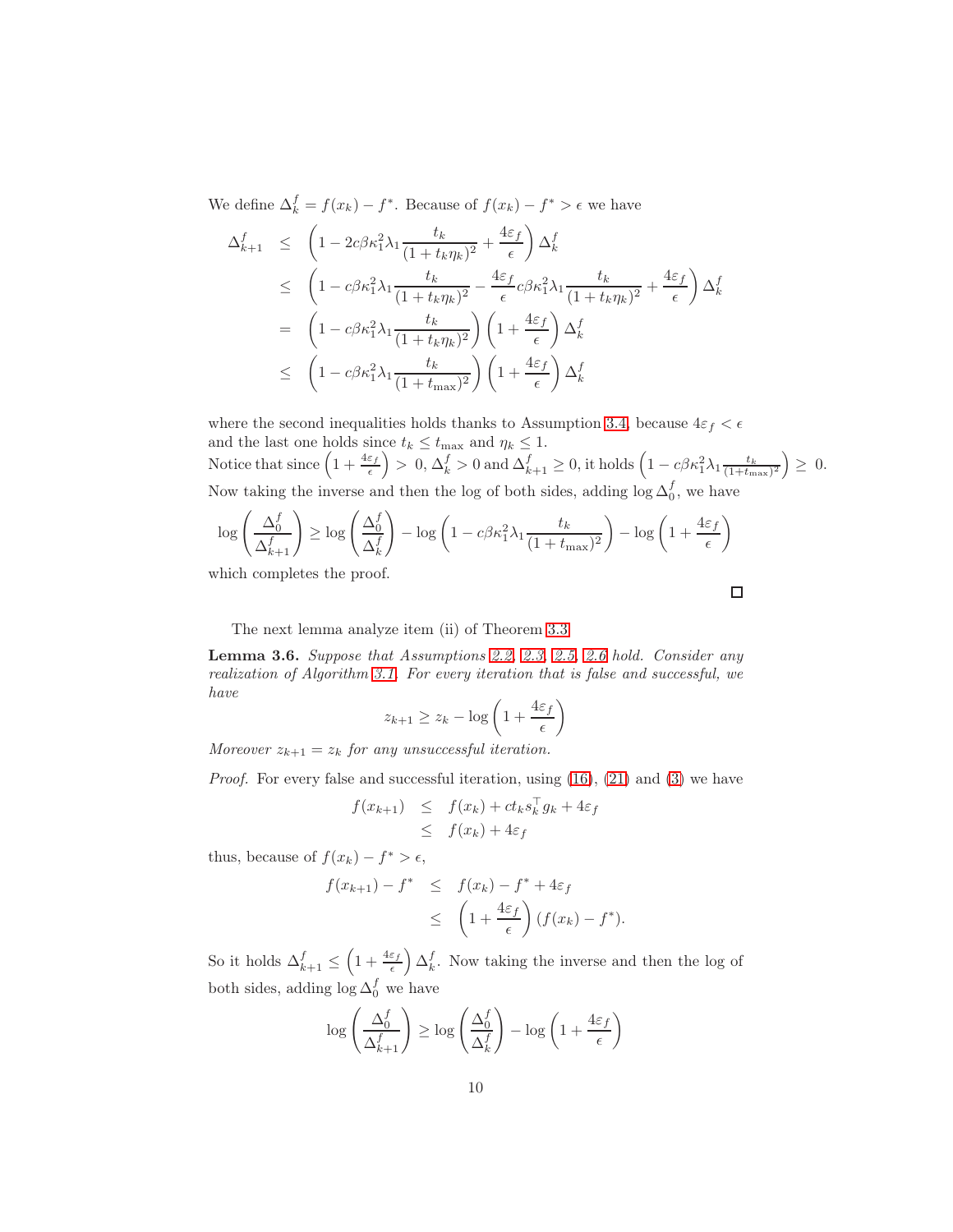which completes the first part of the proof. Finally for any unsuccessful iteration  $z_{k+1} = z_k$  follows by Step 3 of Algorithm [3.1](#page-5-2) that provides  $x_{k+1} = x_k$  and hence  $f(x_{k+1}) = f(x_k)$  whenever iteration k is not successful.

We can now summarize our results. First, note that  $\left(1 - c\beta \kappa_1^2 \lambda_1 \frac{t_k}{(1+t_{\max})^2}\right) \geq$ 0 for all  $t_k \in [0, t_{max}]$ , due to [\(5\)](#page-2-2) and [\(7\)](#page-2-2). Second, let

$$
h(t) = -\log\left(1 - c\beta\kappa_1^2 \lambda_1 \frac{t}{(1 + t_{\text{max}})^2}\right) \quad \text{and} \quad r(\varepsilon_f) = \log\left(1 + \frac{4\varepsilon_f}{\epsilon}\right). \tag{30}
$$

It is easy to see that  $h(t)$  is monotone and non increasing if  $t \in [0, t_{\text{max}}]$ .

Combining Lemma [3.1,](#page-6-0) [3.5](#page-8-2) and [3.6,](#page-9-0) we have that for any realization of Algorithm [3.1](#page-5-2) and  $k < N_{\epsilon}$  with  $\epsilon$  as in Assumption [3.4:](#page-8-0)

- (i) (Lemma [3.5\)](#page-8-2) If iteration k is true and successful, then  $z_{k+1} \geq z_k + h(t_k)$   $r(\varepsilon_f)$ .
- (ii) (Lemma [3.1\)](#page-6-0) If  $t_k \leq \overline{t}$  and iteration k is true then iteration k is also successful, which implies  $t_{k+1} = \tau^{-1} t_k$ .
- (iii) (Lemma [3.6\)](#page-9-0)  $z_{k+1} \ge z_k r(\varepsilon_f)$  for all successful iterations k and  $z_{k+1} = z_k$ for all unsuccessful iteration  $k$ .
- (iv) (Assumption [3.4\)](#page-8-0) The ratio  $r(\epsilon_f)/h(\bar{t})$  is bounded from above by some  $\gamma \in (0,1)$ .

Hence, we can use Theorem [3.3](#page-7-1) and get the following boun on  $\mathbb{E}[N_{\epsilon}],$ 

$$
\mathbb{E}[N_{\epsilon}] \le \frac{2(1-\delta_g)}{(1-2\delta_g)^2 - \gamma} \left[ 2\log_{1/(1-M)}\left(\frac{f(x_0) - f^*}{\epsilon}\right) + (1-\gamma)\log_{\tau}\frac{\bar{t}}{t_0} \right]
$$

with M given in Assumption [3.4.](#page-8-0) This result is valid under Assumption [3.4,](#page-8-0) namely for sufficiently large values of  $\epsilon$ . The fact that  $\epsilon$  cannot be arbitrarily small is consistent with the presence of noise  $\varepsilon_f$  in f-evaluations. Trivially, if  $\varepsilon_f = 0$  then the optimality gap  $f(x_k) - f^*$  can be made arbitrarily small.

# <span id="page-10-0"></span>4 Decreasing noise on f

In this section we present an Inexact Newton algorithm suitable to the case where f-evaluations can be performed with adaptive accuracy. We use the linesearch condition

<span id="page-10-1"></span>
$$
\tilde{f}(x_k + t_k s_k) \le \tilde{f}(x_k) + ct_k s_k^T g_k,
$$
\n(31)

with  $\tilde{f}(x_k)$  and  $\tilde{f}(x_k + t_k s_k)$  satisfing Assumption [2.4](#page-3-2) with  $\theta < \frac{c}{2}$ . In fact, [\(31\)](#page-10-1) has the form of the classical Armijo condition but the true  $f$  is replaced by the approximation  $f$ .

<span id="page-10-2"></span>The resulting algorithm is given below.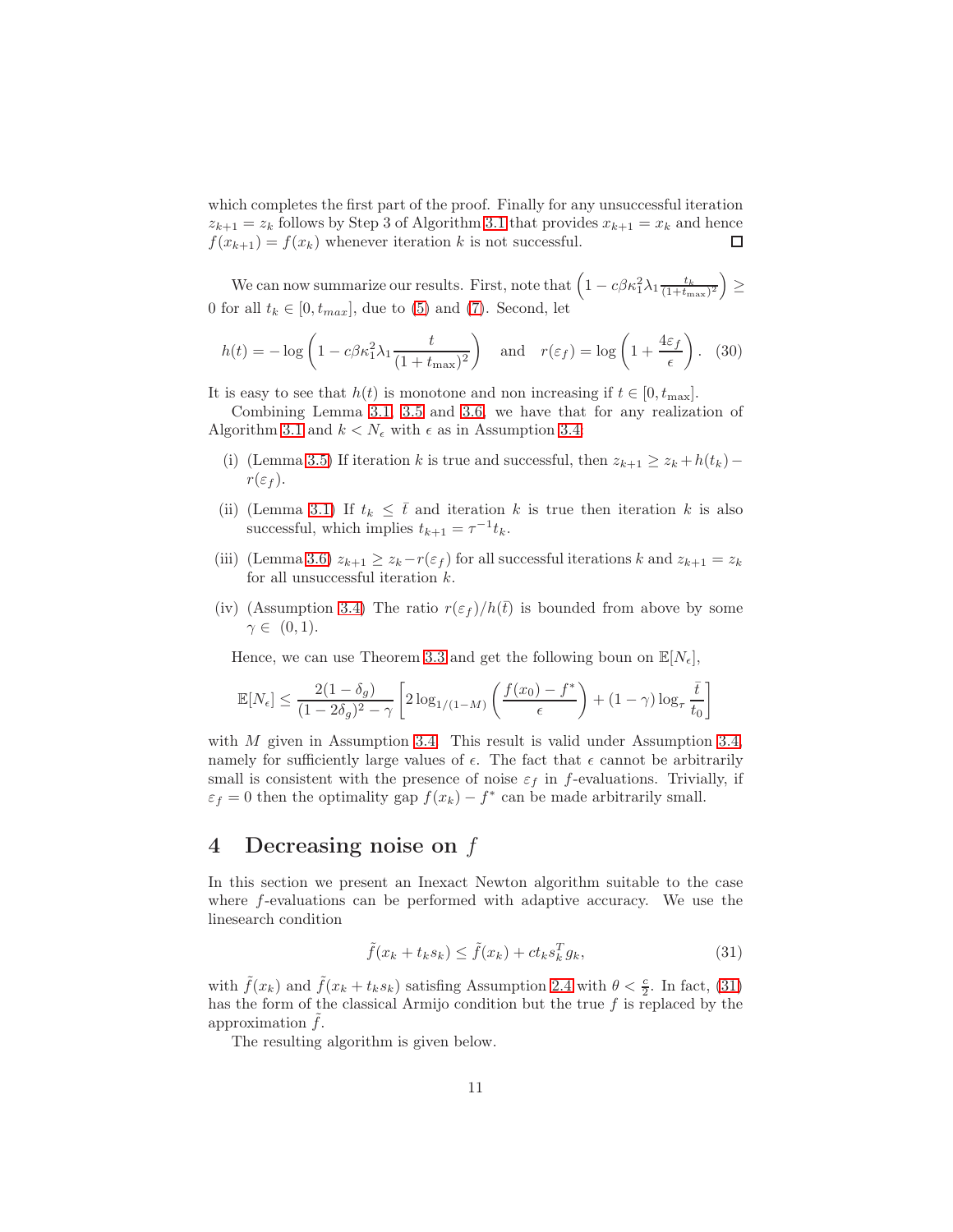Algorithm 4.1: k-th iteration of Algorithm Given  $x_k \in \mathbb{R}^n$ ,  $c \in (0,1)$ ,  $\bar{\eta} \in (0,1)$ ,  $\tau \in (0,1)$ ,  $\theta > 0$ ,  $t_{\max} > 0$ ,  $t_k \in (0, t_{\text{max}}].$ Step 1. Choose  $\eta_k \in (0, \bar{\eta}).$ Step 2. Apply CG method initialized by the null vector to  $H_k s_k = -g_k$  and compute  $s_k$  satisfying [\(2\)](#page-1-1). Step 3. Compute  $\tilde{f}(x_k)$  and  $\tilde{f}(x_k + t_k s_k)$  satisfying [\(17\)](#page-3-6). Step 4. If  $t_k$  satisfies condition [\(31\)](#page-10-1) (successful step) then  $x_{k+1} = x_k + t_k s_k$ ,  $t_{k+1} = \max\{t_{\max}, \tau^{-1}t_k\}$ ,  $k = k+1$ . else  $x_{k+1} = x_k$ ,  $t_{k+1} = \tau t_k$ ,  $k = k + 1$ .

The following Lemma shows that a successful iteration is guaranteed whenever it is true and  $t_k$  is sufficiently small.

<span id="page-11-0"></span>**Lemma 4.1.** Suppose that Assumptions [2.2,](#page-3-4) [2.4](#page-3-2) with  $\theta < \frac{c}{2}$ , [2.5](#page-4-1) and [2.6](#page-4-2) hold. Suppose that iteration  $k$  is true and consider any realization of Algorithm [4.1.](#page-10-2) Then the iteration is successful whenever  $t_k \leq \bar{t} = \frac{2\kappa_1 \beta}{\kappa_1 \lambda_n + 2} (1 - c - 2\theta).$ 

Proof. Using the same arguments as in Lemma [3.1,](#page-6-0) using [\(17\)](#page-3-6) and [\(31\)](#page-10-1), rather than  $(16)$  and  $(21)$  we obtain

$$
\tilde{f}(x_k + t_k s_k) \leq \tilde{f}(x_k) - 2\theta t_k s_k^T g_k + \frac{\lambda_n}{2} t_k^2 \|s_k\|^2 + t_k^2 \frac{\eta_k}{\kappa_1} \|s_k\|^2 + t_k g_k^T s_k.
$$

The linesearch condition [\(31\)](#page-10-1) is clearly enforced whenever

$$
\tilde{f}(x_k) - 2\theta t_k s_k^T g_k + \frac{\lambda_n}{2} t_k^2 \|s_k\|^2 + t_k^2 \frac{\eta_k}{\kappa_1} \|s_k\|^2 + t_k g_k^T s_k \le \tilde{f}(x_k) + ct_k s_k^T g_k
$$

which gives

$$
t_k ||s_k||^2 \left(\frac{\lambda_n}{2} + \frac{\eta_k}{\kappa_1}\right) \le -(1 - c - 2\theta) g_k^T s_k
$$

Using [\(3\)](#page-2-3) we have  $-(1 - c - 2\theta)g_k^T s_k \ge (1 - c - 2\theta)\beta ||s_k||^2$ . Then, since  $\eta_k < \bar{\eta} < 1$ , [\(31\)](#page-10-1) holds if

$$
t_k ||s_k||^2 \left(\frac{\lambda_n}{2} + \frac{1}{\kappa_1}\right) \le (1 - c - 2\theta)\beta ||s_k||^2
$$

and this yields the thesis.

 $\Box$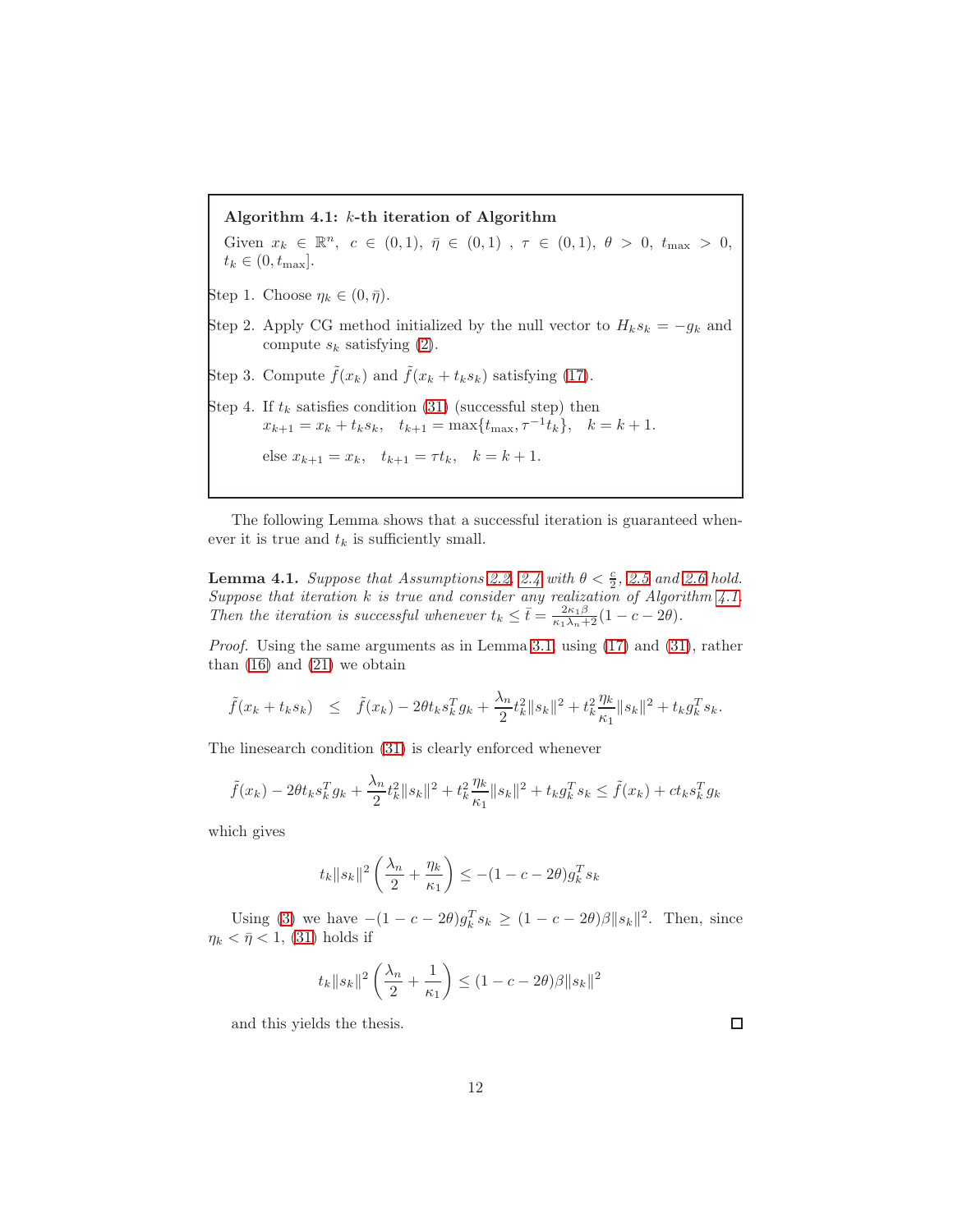### 4.1 Complexity analysis of the stochastic process

The behaviour of the method is studied analyzing the hitting time  $N_{\epsilon}$  in Definition [3.2.](#page-7-2) In particular, we first show the following two results on the realization  $z_k$  of the variable  $Z_k$  in [\(23\)](#page-7-0).

<span id="page-12-0"></span>**Lemma 4.2.** Suppose that Assumptions [2.2,](#page-3-4) [2.4](#page-3-2) with  $\theta < \frac{c}{2}$ , [2.5](#page-4-1) and [2.6](#page-4-2) hold. If the k-th iterate of Algorithm [4.1](#page-10-2) is true and successful, for any realization of the Algorithm  $4.1$  we have

$$
z_{k+1} \ge z_k - \log \left( 1 - 2\beta \kappa_1^2 \lambda_1 \left( c - 2\theta \right) \frac{t_k}{(1 + t_{max})^2} \right),\tag{32}
$$

whenever  $k < N_{\epsilon}$ .

Proof. Using the same arguments as in Lemma [3.5,](#page-8-2) using [\(17\)](#page-3-6) and [\(31\)](#page-10-1), rather than  $(16)$  and  $(21)$  we obtain

$$
f(x_k) - f(x_{k+1}) \ge -(c - 2\theta) t_k g_k^T s_k
$$
  
 
$$
\ge t_k \beta \kappa_1^2 (c - 2\theta) \|g_k\|^2,
$$

where the second inequality comes from [\(3\)](#page-2-3). Thus

$$
f(x_{k+1}) - f^* \le f(x_k) - f^* - t_k \beta \kappa_1^2 (c - 2\theta) \|g_k\|^2
$$

and using [\(28\)](#page-8-1) we get

$$
f(x_{k+1}) - f^* \le \left(1 - 2\beta \kappa_1^2 \lambda_1 \left(c - 2\theta\right) \frac{t_k}{\left(1 + t_{max}\right)^2}\right) (f(x_k) - f^*).
$$

 $\Box$ 

Now proceeding as in Lemma [3.5](#page-8-2) we have the thesis.

<span id="page-12-1"></span>**Lemma 4.3.** Suppose that Assumptions [2.2,](#page-3-4) [2.4](#page-3-2) with  $\theta < \frac{c}{2}$ , [2.5](#page-4-1) and [2.6](#page-4-2) hold. For any realization of Algorithm [4.1](#page-10-2) we have

$$
z_{k+1} \geq z_k,
$$

if the iteration k is false and successful,

$$
z_{k+1} = z_k,
$$

if the iteration k is unsuccessful.

Proof. For every false and successful iteration, using  $(17)$  and  $(31)$ , we have

$$
f(x_{k+1}) \leq f(x_k) + ct_k s_k^{\top} g_k - 2\theta t_k g_k^T s_k
$$
  
= 
$$
f(x_k) + (c - 2\theta) t_k s_k^T g_k
$$
  

$$
\leq f(x_k),
$$

and in case of unsuccessful iteration Step 4 of the algorithm provides  $x_{k+1} = x_k$ .  $\Box$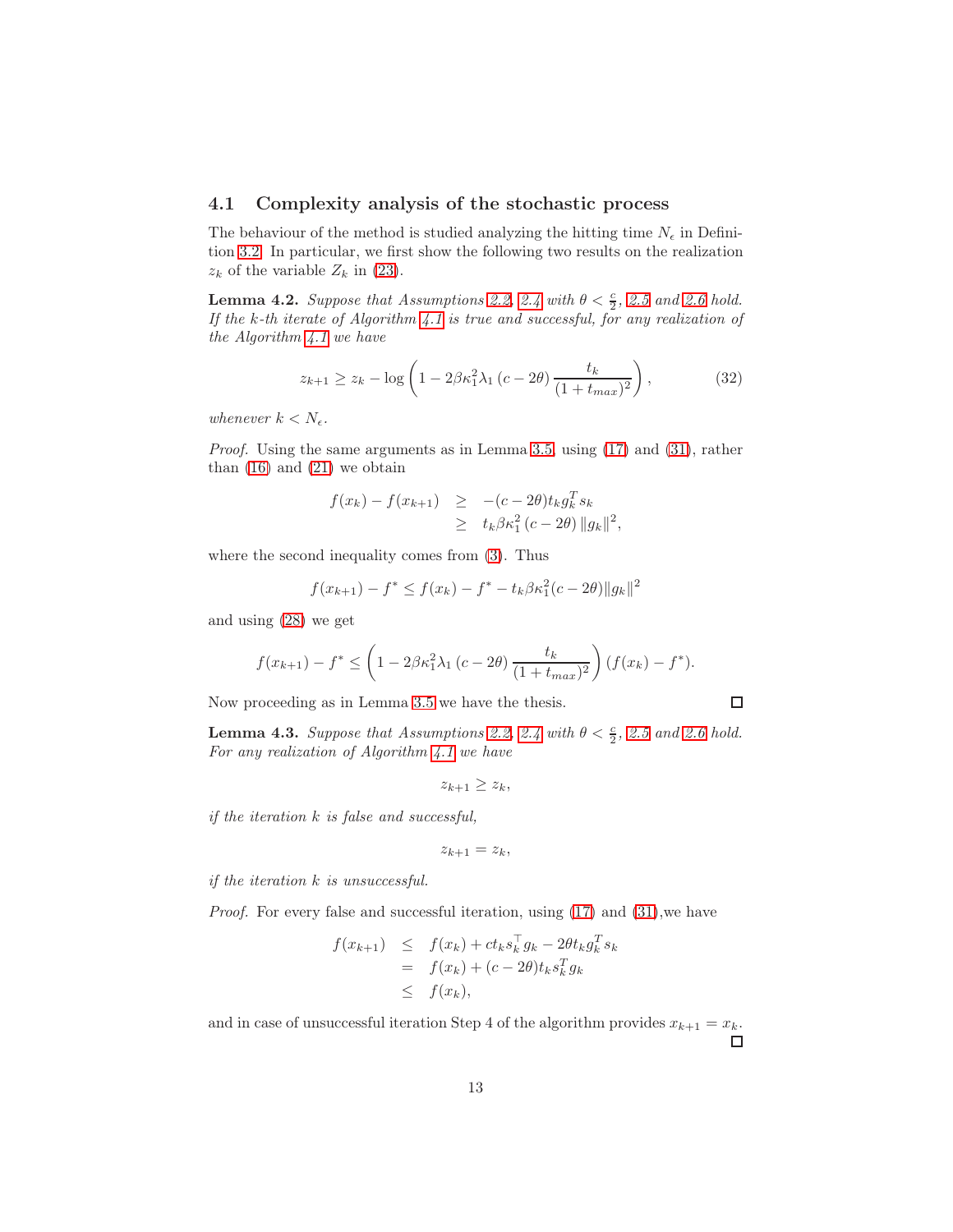Now we can state the main result on the expected value for the hitting time.

**Theorem 4.4.** Suppose that Assumptions [2.2,](#page-3-4) [2.4](#page-3-2) with  $\theta < \frac{c}{2}$ , [2.5](#page-4-1) and [2.6](#page-4-2) hold and let  $\bar{t}$  given in Lemma [4.1.](#page-11-0) Then under the condition that  $\delta_g < \frac{1}{2}$ , the stopping time  $N_{\varepsilon}$  is bounded in expectation as follows

$$
\mathbb{E}[N_{\epsilon}] \le \frac{2(1-\delta_g)}{(1-2\delta_g)^2} \left[ 2\log_{1/(1-M)}\left(\frac{f(x_0)-f^*}{\epsilon}\right) + \log_{\tau}\frac{\bar{t}}{t_0} \right]
$$

with  $M = \frac{2(c-2\theta)\beta\kappa_1^2\lambda_1\bar{t}}{(1+t-2)^2}$  $\frac{(c-2\theta)\beta\kappa_1^2\lambda_1 t}{(1+t_{\max})^2}$ , t as in Lemma [\(4.1\)](#page-11-0).

Proof. Let

$$
h(t) = -\log\left(1 - 2\beta\kappa_1^2 \lambda_1 \left(c - 2\theta\right) \frac{t}{\left(1 + t_{max}\right)^2}\right),\tag{33}
$$

and note that  $h(t)$  is non decreasing for  $t \in [0, t_{\text{max}}]$  and that  $h(t) > 0$  for  $t \in [0, t_{\text{max}}]$ . For any realization  $z_k$  of  $Z_k$  in [\(23\)](#page-7-0) of Algorithm [4.1](#page-10-2) the following hold for all  $k < N_{\epsilon}$ :

- (i) If iteration k is true and successful, then  $z_{k+1} \ge z_k + h(t_k)$  by Lemma [4.2.](#page-12-0)
- (ii) If  $t_k \leq \overline{t}$  and iteration k is true then iteration k is also successful, which implies  $t_{k+1} = \tau^{-1} t_k$  by Lemma [4.1.](#page-11-0)
- (iii)  $z_{k+1} \geq z_k$  for all successful iterations  $k$  ( $z_{k+1} = z_k$  for all unsuccessful iteration  $k$ ), by Lemma [4.3.](#page-12-1)

Moreover, our stochastic process  $\{\mathcal{T}_k, Z_k\}$  obeys the expressions below. By Lemma [4.1](#page-11-0) and the definition of Algorithm [4.1](#page-10-2) the update of the random variable  $\mathcal{T}_k$  such that  $t_k = \mathcal{T}_k(\omega_k)$  is

$$
\mathcal{T}_{k+1} = \begin{cases}\n\tau^{-1}\mathcal{T}_k & \text{if } I_k = 1, \mathcal{T}_k \leq \bar{t} \text{ (i.e., successful)} \\
\tau^{-1}\mathcal{T}_k & \text{if the iteration is successful, } I_k = 0, \mathcal{T}_k \leq \bar{t} \\
\tau \mathcal{T}_k & \text{if the iteration is successful, } \mathcal{T}_k > \bar{t} \\
\tau^{-1}\mathcal{T}_k & \text{if the iteration is unsuccessful, } \mathcal{T}_k > \bar{t} \\
\tau \mathcal{T}_k & \text{if the iteration is unsuccessful, } \mathcal{T}_k > \bar{t}\n\end{cases}
$$

By Lemma [4.1](#page-11-0) Lemma [4.2](#page-12-0) and Lemma [4.3](#page-12-1) the random variable  $Z_k$  obeys the expression

$$
Z_{k+1} \geq \begin{cases} Z_k + h(\mathcal{T}_k) & \text{if the iteration is successful and } I_k = 1\\ Z_k & \text{if the iteration is successful and } I_k = 0\\ Z_k & \text{if the iteration is unsuccessful} \end{cases}
$$

Then Lemma 2.2–Lemma 2.7 and Theorem 2.1 in [\[15\]](#page-19-12) hold which gives the thesis.  $\Box$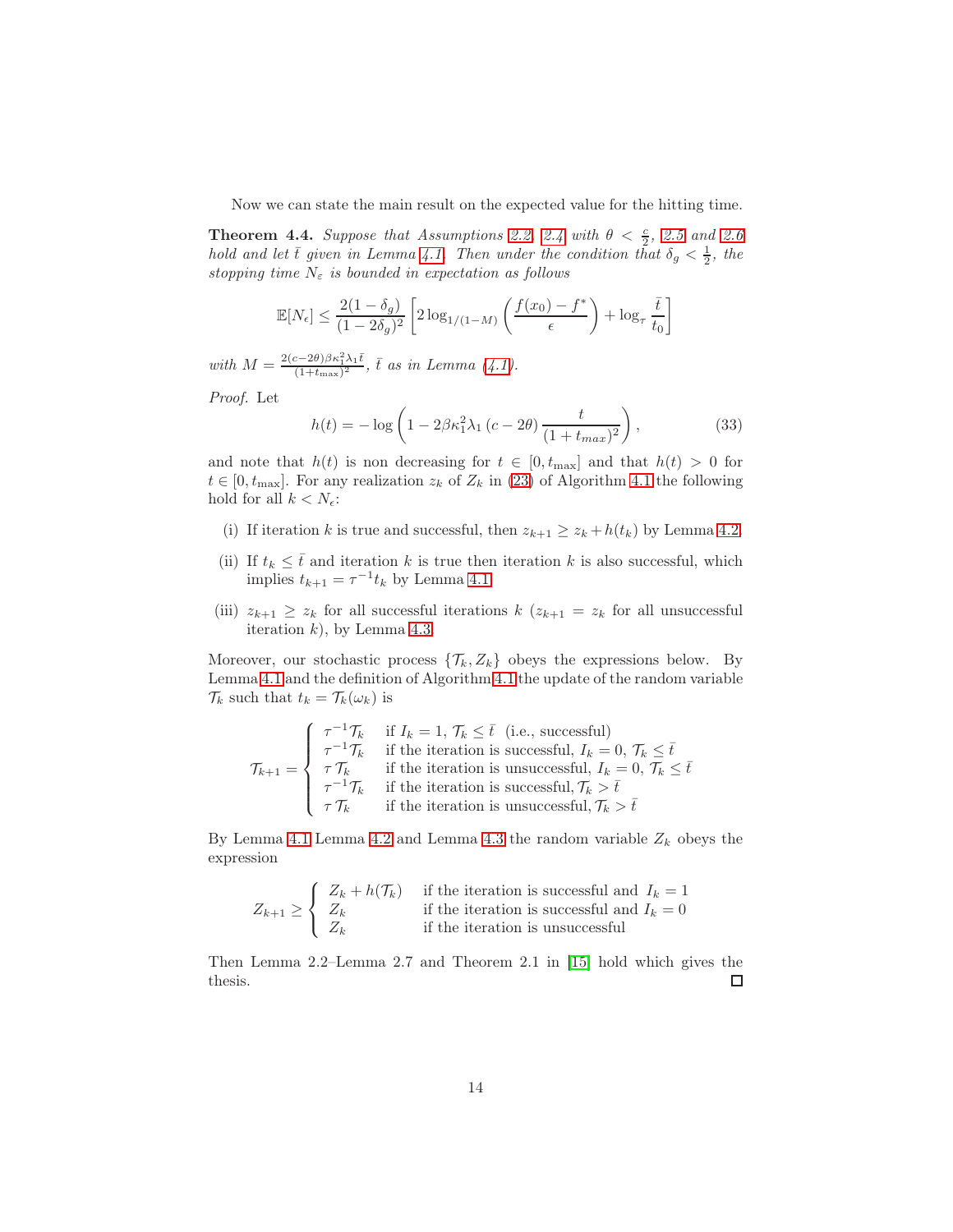### 4.2 Local convergence

We conclude our study analyzing the local behaviour of the Newton-CG method employing gradient estimates  $(1 - \delta_q)$ -probabilistically sufficiently accurate, i.e. satisfying Assumption [2.5](#page-4-1) and Hessian estimates satisfying the following assumption.

<span id="page-14-1"></span>**Assumption 4.5.** The Hessian of the objective function  $f$  is Lipschitz-continuous with constant  $L_H > 0$ ,

<span id="page-14-0"></span>
$$
\|\nabla^2 f(x) - \nabla^2 f(y)\| \le L_H \|x - y\|, \quad \forall x, y \in \mathbb{R}^n \tag{34}
$$

and there exists a constant  $C > 0$  such that the Hessian estimator is  $(1 - \delta_H)$ probabilistically sufficiently accurate as follows

$$
P(J_k = 1 | \mathcal{F}_{k-1}) \ge 1 - \delta_H, \quad \delta_H \in (0, 1).
$$
 (35)

where  $J_k = \mathbb{1}\{\|\mathcal{H}_k - \nabla^2 f(X_k)\| \leq C\eta_k\}.$ 

We let  $t_{\text{max}} = 1$ , so that the maximum step-size gives the full CG step  $s_k$ .

The following lemma shows that if the full CG step  $s_k$  is accepted then the error linearly decreases with a certain probability. Further, the same occurrence over  $\ell$  successive iterations is analyzed.

**Lemma 4.6.** Suppose that Assumptions [2.2,](#page-3-4) [2.4](#page-3-2) with  $\theta < \frac{c}{2}$ , [2.5](#page-4-1) and [2.6](#page-4-2) **EXECUTE:** Let  $x_k$  be a realization of Algorithm [4.1](#page-10-2) with  $t_k = 1$ . Assume that the iteration is successful and  $\|\bar{x}_{\bar{k}} - x^*\|$  and  $\eta_{\bar{k}}$  are sufficiently small so that  $\frac{1}{\lambda_1}\left[\frac{L_H}{2}||x_{\bar{k}} - x^*|| + C\eta_{\bar{k}} + \frac{2\lambda_n\eta_{\bar{k}}}{1-\bar{\eta}}\right]$  $1-\bar{\eta}$  $\vert \vert < \tilde{C} < 1$ . Then, at least with probability  $p = (1 - \delta_g)(1 - \delta_H)$ , it holds

$$
\|x_{\bar k+1} - x^*\| < \tilde C \|x_{\bar k} - x^*\|.
$$

If  $\{\eta_k\}$  is a non-increasing sequence and the iterations  $\bar{k}, \ldots, \bar{k} + \ell - 1$  are successful with  $t_k = 1$  for  $k = \bar{k}, \ldots, \bar{k} + \ell - 1$ , then it holds  $||x_{k+1} - x^*|| <$  $||x_k - x^*||$  for  $k = \overline{k}, \ldots, \overline{k} + \ell - 1$ , at least with probability  $p^l$ .

Proof.

$$
||x_{k+1} - x^*|| = ||x_k + s_k - x^*||
$$
  
\n
$$
= ||x_k - H_k^{-1}g_k + H_k^{-1}r_k - x^*||
$$
  
\n
$$
= ||H_k^{-1}[\nabla^2 f(x_k)(x_k - x^*) - \nabla^2 f(x_k)(x_k - x^*) + H_k(x_k - x^*) - g_k \pm \nabla f(x_k) + r_k]||
$$
  
\n
$$
\leq ||H_k^{-1}||(||\nabla^2 f(x_k)(x_k - x^*) - \nabla f(x_k)|| +
$$
  
\n
$$
||(\nabla^2 f(x_k) - H_k)(x_k - x^*)|| + ||g_k - \nabla f(x_k)|| + ||r_k||)
$$
  
\n
$$
\leq \frac{1}{\lambda_1} (||\nabla^2 f(x_k)(x_k - x^*) - \nabla f(x_k)|| +
$$
  
\n
$$
||(\nabla^2 f(x_k) - H_k)(x_k - x^*)|| + ||g_k - \nabla f(x_k)|| + ||r_k||).
$$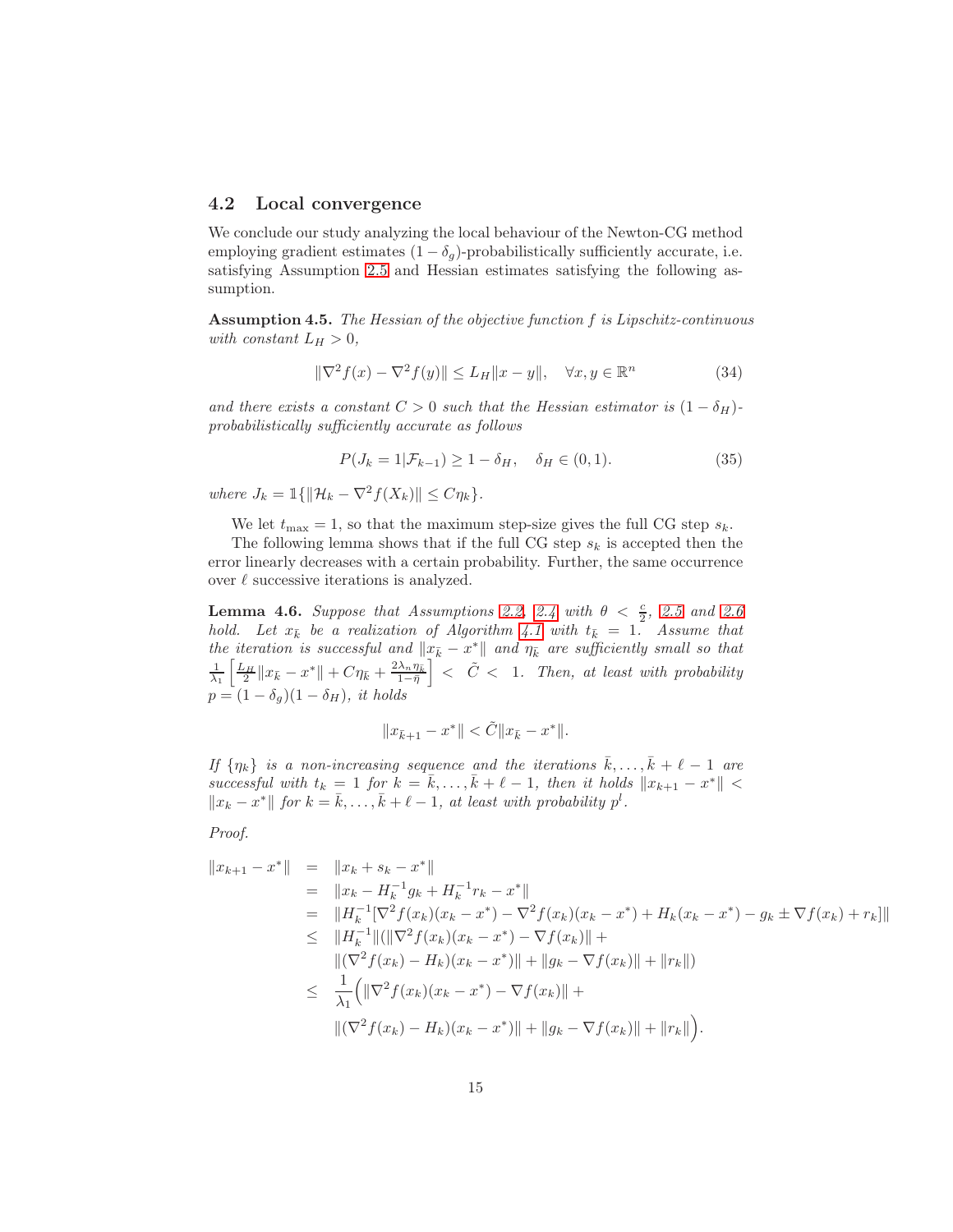Thanks to [\(34\)](#page-14-0) it holds

$$
\|\nabla^2 f(x_k)(x_k - x^*) - \nabla f(x_k)\| \le \frac{L_H}{2} \|x_k - x^*\|^2.
$$

Let us assume that both the events  $I_k$  and  $J_k$  are true. Then,  $||g_k - \nabla f(x_k)|| \le$  $\eta_k||g_k||$ 

$$
\begin{aligned} \|(\nabla^2 f(x_k) - H_k)(x_k - x^*)\| &\leq \|(\nabla^2 f(x_k) - H_k\| \|x_k - x^*\|) \\ &\leq C \eta_k \|x_k - x^*\|, \end{aligned}
$$

and by  $(2)$ 

$$
||g_k - \nabla f(x_k)|| + ||r_k|| \le 2\eta_k ||g_k||.
$$

Moreover,

$$
||g_k|| \le ||g_k - \nabla f(x_k)|| + ||\nabla f(x_k)|| \le \eta_k ||g_k|| + ||\nabla f(x_k)||
$$

i.e.  $||g_k|| \leq \frac{1}{1-\eta_k} ||\nabla f(x_k)||$ . Then combining with [\(14\)](#page-3-7) we have

$$
||g_k|| \leq \frac{1}{1-\eta_k} ||\nabla f(x_k)|| \leq \lambda_n \frac{1}{1-\eta_k} ||x_k - x^*|| \leq \lambda_n \frac{1}{1-\bar{\eta}} ||x_k - x^*||.
$$

Therefore

$$
||g_k - \nabla f(x_k)|| + ||r_k|| \le \frac{2\eta_k \lambda_n}{1 - \bar{\eta}} ||x_k - x^*||.
$$

Then, since  $P(I_k \cap J_k) \geq p$  it follows

$$
||x_{k+1} - x^*|| \le \frac{1}{\lambda_1} \left[ \frac{L_H}{2} ||x_k - x^*||^2 + C \eta_k ||x_k - x^*|| + \frac{2\lambda_n \eta_k}{1 - \bar{\eta}} ||x_k - x^*|| \right]
$$

at least with probability p.

Therefore, since at iteration  $\bar{k}$ ,  $\frac{1}{\lambda_1} \left[ \frac{L_H}{2} ||x_{\bar{k}} - x^*|| + C \eta_{\bar{k}} + \frac{2\lambda_n \eta_{\bar{k}}}{1 - \bar{\eta}} \right]$  $1-\bar{\eta}$  $\vert < \tilde{C} < 1$  by assumption, it follows  $||x_{\bar{k}+1} - x^*|| < \tilde{C} ||x_{\bar{k}} - x^*||$ .

At iteration  $\bar{k} + 1$ ,  $t_{\bar{k}+1} = 1$  and the iteration is successful by hypothesis. Then, we can repeat the previous arguments and the thesis follows.

## <span id="page-15-0"></span>5 Finite sum case

In this section we consider the finite-sum minimization problem that arises in machine learning and data analysis:

$$
\min_{x \in \mathbb{R}^n} f(x) = \frac{1}{N} \sum_{i=1}^N f_i(x).
$$
\n(36)

The objective function f is the mean of N component functions  $f_i: \mathbb{R}^n \to \mathbb{R}$  and for large values of  $N$ , the exact evaluation of the function and derivatives might be computationally expensive. We suppose that each  $f_i$  is strongly convex.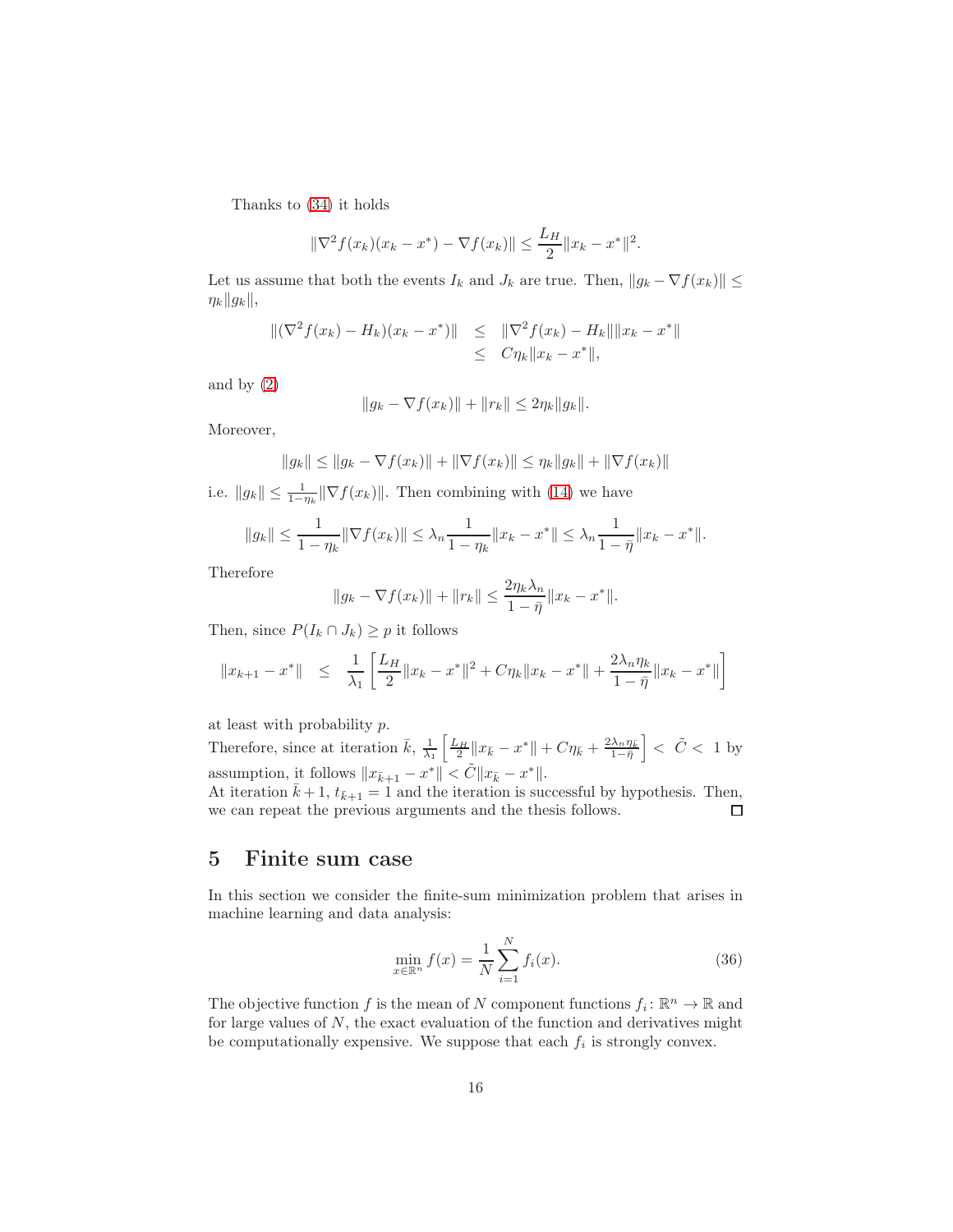Following [\[1,](#page-18-0) [2,](#page-18-1) [15\]](#page-19-12) f is evaluated exactly while the approximations  $g_k$  and  $H_k$  to the gradient and the Hessian respectively satisfy accuracy requirements in probability.

The evaluations of  $g_k$  and  $H_k$  can be made using subsampling, that means picking randomly and uniformly chosen subsets of indexes  $\mathcal{N}_{g,k}$  and  $\mathcal{N}_{H,k}$  from  $\mathcal{N} = \{1, \ldots, N\}$  and define

<span id="page-16-0"></span>
$$
g_k = \frac{1}{|\mathcal{N}_{g,k}|} \sum_{i \in \mathcal{N}_{g,k}} \nabla f_i(x_k), \quad \text{and} \quad H_k = \frac{1}{|\mathcal{N}_{H,k}|} \sum_{i \in \mathcal{N}_{H,k}} \nabla^2 f_i(x_k). \tag{37}
$$

If we want  $g_k$  and  $H_k$  to be probabilistically sufficiently accurate as in Definition [2.5](#page-4-1) and in Assumption [4.5](#page-14-1) respectively, the sample sizes  $|\mathcal{N}_{q,k}|$  and  $|\mathcal{N}_{H,k}|$  can be determined by using the operator-Bernstein inequality introduced in [\[31\]](#page-20-7). As shown in [\[5\]](#page-18-4),  $g_k$  and  $H_k$  are  $(1 - \delta_q)$  and  $(1 - \delta_H)$  -probabilistically sufficiently accurate if

<span id="page-16-1"></span>
$$
|\mathcal{N}_{g,k}| \geq \min \left\{ N, \frac{4\kappa_{f,g}(x_k)}{\gamma_{g,k}} \left( \frac{\kappa_{f,g}(x_k)}{\gamma_{g,k}} + \frac{1}{3} \right) \log \left( \frac{n+1}{\delta_g} \right) \right\}, \quad (38)
$$
  

$$
|\mathcal{N}_{H,k}| \geq \min \left\{ N, \frac{4\kappa_{f,H}(x_k)}{C\eta_k} \left( \frac{\kappa_{f,H}(x_k)}{C\eta_k} + \frac{1}{3} \right) \log \left( \frac{2n}{\delta_H} \right) \right\}, \quad (39)
$$

where  $\gamma_{q,k}$  is an approximation of the required gradient accuracy, namely  $\gamma_{q,k} \approx t_k \eta_k ||G_k||$ and under the assumption that, for any  $x \in \mathbb{R}^n$ , there exist non-negative upper bounds  $\kappa_{f,g}$  and  $\kappa_{f,H}$  such that

$$
\max_{i \in \{1, \ldots, N\}} \|\nabla f_i(x)\| \le \kappa_{f,g}(x),
$$
  

$$
\max_{i \in \{1, \ldots, N\}} \|\nabla^2 f_i(x)\| \le \kappa_{f,H}(x).
$$

A practical version of the procedure is shown in Algorithm [5.1.](#page-17-0) Gradient approximation requires a loop since the accuracy requirement is implicit; such a strategy is Step 2 of the following algorithm.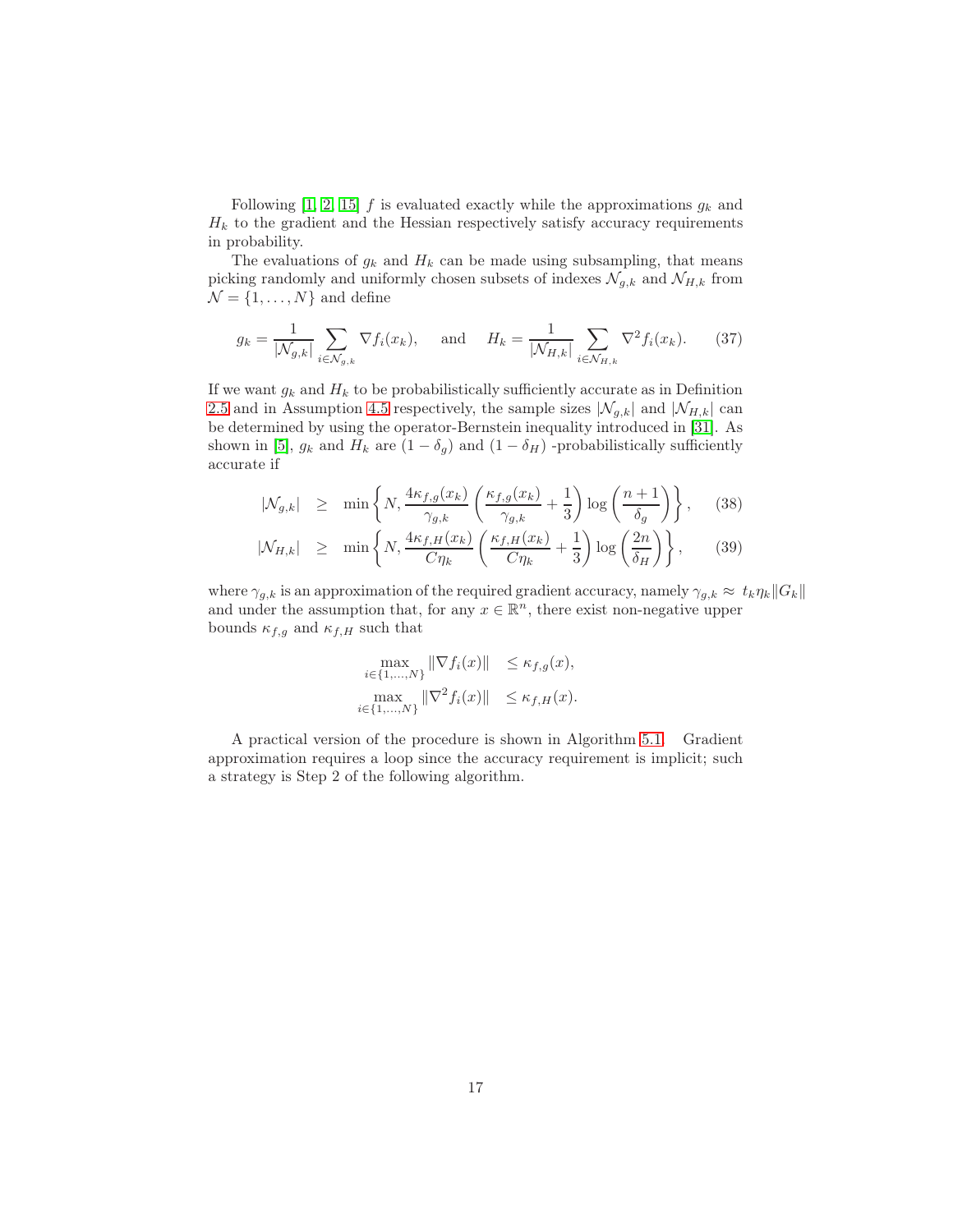Algorithm 5.1: k-th iteration of Algorithm

Given  $x_k \in \mathbb{R}^n$ ,  $c, \bar{\eta}, \tau, \kappa_\gamma \in (0, 1), \gamma_0 > 0$ ,  $t_{\max} > 0$ ,  $t_k \in (0, t_{\max})$ .

Step 1. Choose  $\eta_k \in (0, \bar{\eta}).$ 

Step 2. Gradient approximation. Set  $i = 0$  and initialize  $\gamma_k^{(i)} = \gamma_0$ .

- 2.1 compute  $g_k$  with [\(37\)](#page-16-0), [\(38\)](#page-16-1),  $\gamma_{g,k} = \gamma_k^{(i)}$  $\mathbf{r}^{(i)}_k;$ 
	- 2.2 if  $\gamma_k^{(i)}$  $\mathbf{k}^{(i)} \leq t_k \eta_k ||g_k||$ , go to Step 3; else, set  $\gamma_k^{(i+1)} = \kappa_\gamma \gamma_k^{(i)}$  $k^{(i)}$ ,  $i = i + 1$ , go to Step 2.1.

Step 3. Compute  $H_k$  with [\(37\)](#page-16-0) and [\(39\)](#page-16-1).

Step 4. Apply CG method initialized by the null vector to  $H_k s_k = -g_k$  and compute  $s_k$  satisfying [\(2\)](#page-1-1).

Step 5. If  $t_k$  satisfies

<span id="page-17-0"></span>
$$
f(x_k + t_k s_k) \le f(x_k) + ct_k s_k^T g_k. \tag{40}
$$

then  $x_{k+1} = x_k + t_k s_k$ ,  $t_{k+1} = \max\{t_{\max}, \tau^{-1} t_k\}$ ,  $k = k+1$ (successful iteration)

else  $x_{k+1} = x_k$ ,  $t_{k+1} = \tau t_k$ ,  $k = k+1$  (unsuccessful iteration).

Inexact Newton methods for the finite-sum minimization problems are investigated also in [\[6,](#page-18-5) [11,](#page-18-10) [30\]](#page-20-2). In [\[6\]](#page-18-5) it is analyzed a linesearch Newton-CG method where the objective function and the gradient are approximated by subsampling with increasing samplesizes determined by a prefixed rule. Random estimates of the Hessian with adaptive accuracy requirements as in Assumption [4.5](#page-14-1) are employed and local convergence results in the mean square are given. In [\[11\]](#page-18-10) the local convergence of Inexact Newton method is studied assuming to use prefixed choice of the sample size used to estimate by subsampling both the gradient and the Hessian. The paper [\[30\]](#page-20-2) studies the global as well as local convergence behavior of linesearch Inexact Newton algorithms, where the objective function is exact and the Hessian and/or gradient are sub-sampled. An high probability analysis of the local and local convergence of the method is given, whereas we prove complexity results is expectation with noise in the objective function. Moreover, the estimators  $g_k$  and  $H_k$  are supposed to be  $(1 - \delta_q)$  and  $(1 - \delta_H)$ . probabilistic sufficiently accurate as in our approach but with different accuracy requirements. Predetermined and increasing accuracy requirements are used in [\[30\]](#page-20-2) rather than the adaptive accuracy requirements in [2.5](#page-4-1) and in Assumption [4.5.](#page-14-1)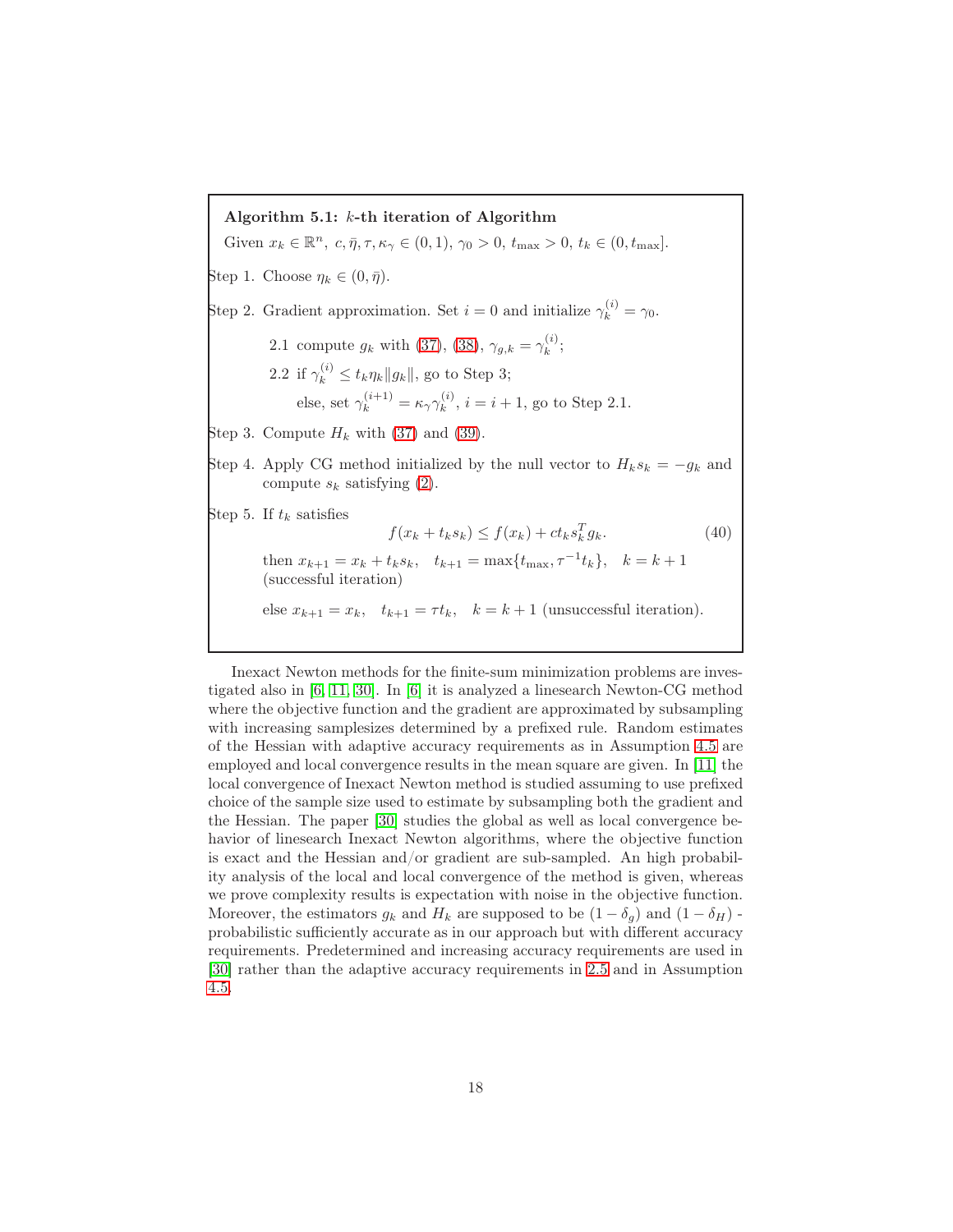### Acknowledgment

INdAM-GNCS partially supported the first and third authors under Progetti di Ricerca 2021.

# <span id="page-18-0"></span>References

- [1] A.S Bandeira, K. Scheinberg, L.N. Vicente, Convergence of trust-region methods based on probabilistic models, SIAM Journal on Optimization, 24(3), 1238–1264, 2014.
- <span id="page-18-1"></span>[2] Bellavia, S., Gurioli G., Stochastic analysis of an adaptive cubic regularization method under inexact gradient evaluations and dynamic Hessian accuracy, Optimization, 71, 227-261, 2022.
- <span id="page-18-2"></span>[3] S. Bellavia, G. Gurioli, B. Morini, Adaptive cubic regularization methods with dynamic inexact Hessian information and applications to finite-sum minimization, IMA Journal of Numerical Analysis, 41(1), 764-799, 2021.
- <span id="page-18-3"></span>[4] S. Bellavia, G. Gurioli, B. Morini, and Ph.L. Toint. Adaptive regularization for nonconvex optimization using inexact function values and randomly perturbed derivatives. Journal of Complexity, 68, Article number 101591, 2022.
- <span id="page-18-4"></span>[5] S. Bellavia, G. Gurioli, B. Morini, Ph.L. Toint, Adaptive Regularization Algorithms with Inexact Evaluations for Nonconvex Optimization. SIAM Journal on Optimization 29(4), 2281-2915, 2019.
- <span id="page-18-5"></span>[6] S. Bellavia, N. Krejic, N. Krklec Jerinkic, Subsampled Inexact Newton methods for minimizing large sums of convex functions, IMA Journal of Numerical Analysis, 40, 2309-2341, 2020.
- <span id="page-18-6"></span>[7] S. Bellavia, N. Krejić, B. Morini, Inexact restoration with subsampled trustregion methods for finite-sum minimization, Computational Optimization and Applications, 76, 701-736, 2020.
- <span id="page-18-7"></span>[8] A.S.Berahas, R. Bollapragada, J. Nocedal, An Investigation of Newton-Sketch and Subsampled Newton Methods, Optimization Methods and Software, 35, 661-680, 2020.
- <span id="page-18-8"></span>[9] A.S. Berahas, L. Cao, K. Scheinberg, Global convergence rate analysis of a generic line search algorithm with noise, SIAM Journal on Optimization, 2019.
- <span id="page-18-9"></span>[10] J. Blanchet, C. Cartis, M. Menickelly, K. Scheinberg, Convergence Rate Analysis of a Stochastic Trust Region Method via Submartingales, IN-FORMS Journal on Optimization, 1, 92-119, 2019.
- <span id="page-18-10"></span>[11] Bollapragada, R., Byrd, R., Nocedal, J., Exact and Inexact Subsampled Newton Methods for Optimization, IMA Journal Numerical Analysis, 2018.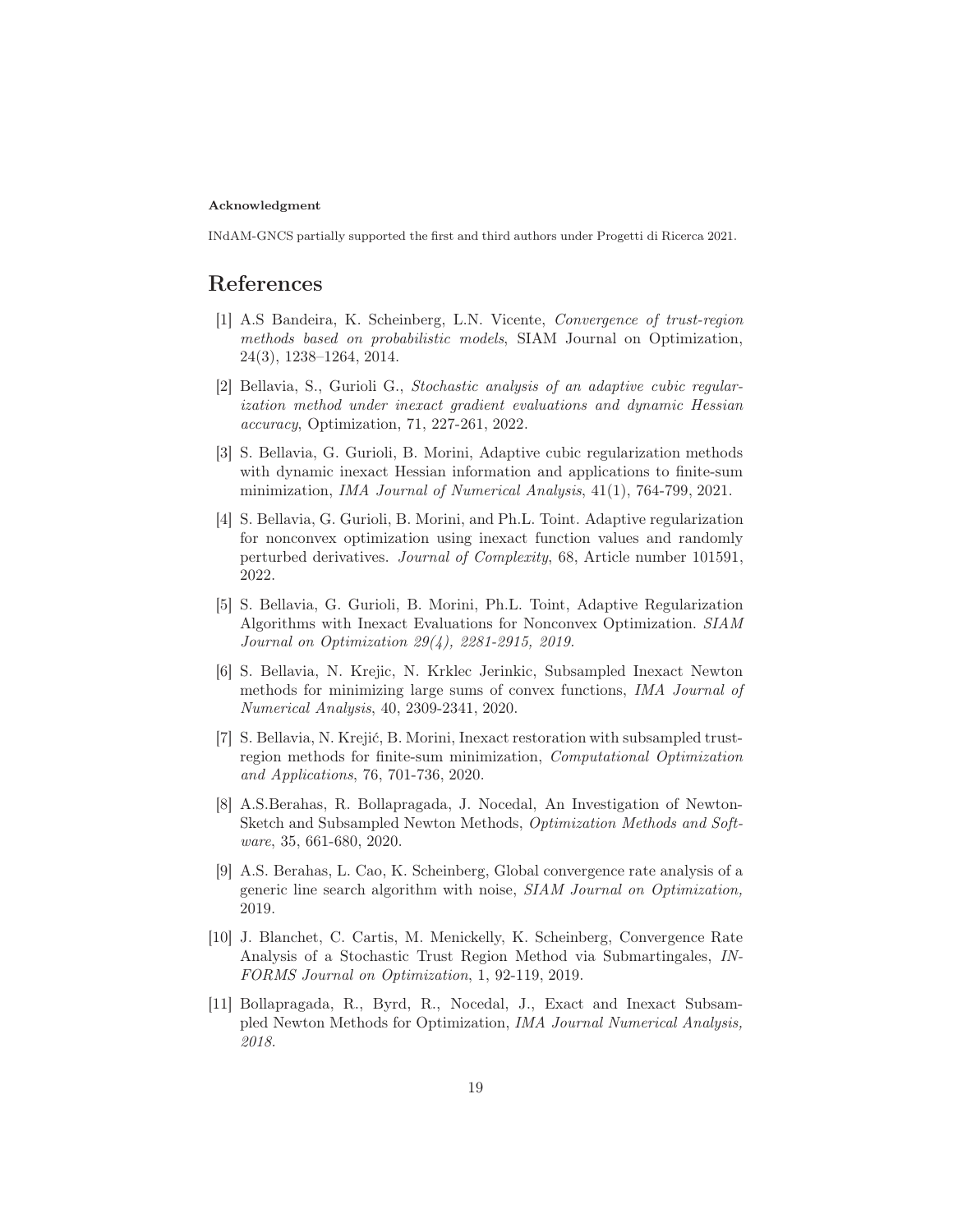- <span id="page-19-3"></span>[12] R.H. Byrd, G.M. Chin, J. Nocedal, Y. Wu Sample size selection in optimization methods for machine learning, Mathematical Programming, 134(1), 127-155, 2012.
- <span id="page-19-4"></span>[13] R.H. Byrd , G.M. Chin, W. Neveitt, J. Nocedal, On the Use of Stochastic Hessian Information in Optimization Methods for Machine Learning, SIAM Journal on Optimization, 21(3), 977-995, 2011.
- <span id="page-19-1"></span>[14] R.G. Carter, On the global convergence of trust-region algorithms using inexact gradient information, SIMA Journal of Numerical Analysis, 28, 251-265, 1991.
- <span id="page-19-12"></span>[15] C. Cartis, K. Scheinberg, Global convergence rate analysis of unconstrained optimization methods based on probabilistic model, Mathematical Programming, 169(2), pp. 337–375, 2017.
- <span id="page-19-5"></span>[16] R. Chen, M. Menickelly, K. Scheinberg, Stochastic optimization using a trust-region method and random models, Mathematical Programming, 169(2), 447-487, 2018.
- <span id="page-19-9"></span>[17] R.S. Dembo, S.C. Eisenstat, T. Steinhaug, Inexact Newton method, SIAM Journal on Numerical Analysis 19(2), 400-409, 1982.
- <span id="page-19-6"></span>[18] D. di Serafino, N. Krejić, N. Krklec Jerinkić, M. Viola, LSOS: Line-search Second-Order Stochastic optimization methods for nonconvex finite sums, [arXiv:2007.15966v](http://arxiv.org/abs/2007.15966)2, 2021.
- <span id="page-19-2"></span>[19] S.C. Eisenstat, H.F. Walker, Choosing the Forcing Terms in an Inexact Newton Method, SIAM Journal on Scientific Computing, 17(1), 16-32, 1996.
- <span id="page-19-10"></span>[20] K. Fountoulakis, J. Gondzio, A second order method for strongly convex  $\ell_1$  – regularization problems, Mathematical Programming, 156, pp. 189-219, 2016.
- <span id="page-19-7"></span>[21] G. Franchini, V. Ruggiero, L. Zanni, Ritz-like values in steplength selections for stochastic gradient methods, Soft Computing, 24, 23 17573-17588, 2020.
- <span id="page-19-0"></span>[22] M.R. Hestenes, E. Stiefel, Methods of conjugate gradients for solving linear systems, Journal of Research of the National Bureau of Standards, 49(6), pp. 409-436, 1952.
- <span id="page-19-8"></span>[23] Y. Liu, F. Roosta, Convergence of Newton-MR under inexact hessian information, SIAM Journal on Optimization, 31(1), 59-90, 2021.
- <span id="page-19-11"></span>[24] A. Maggiar, A. Wachter, I.S. Dolinskaya, J. Staum, A derivative-free trustregion algorithm for the optimization of functions smoothed via gaussian convolution using adaptive multiple importance sampling, SIAM Journal on Optimization, 28, pp. 1478-1507, 2018.